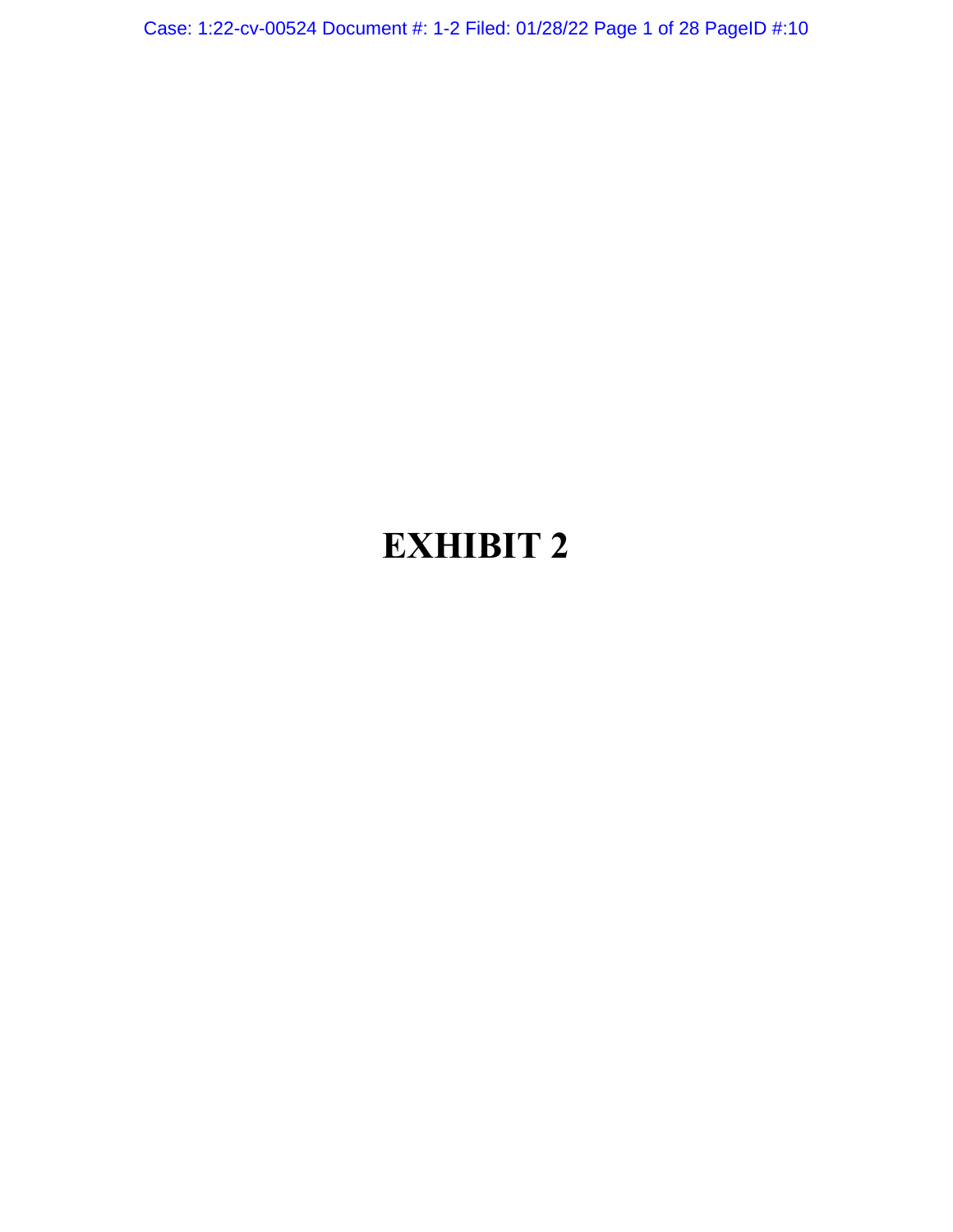# Case: 1:22-cv-00524 Document #: 1-2 Filed: 01/28/22 Page 2 of 28 PageID #:11

Hearing Date: 4/19/2022 9:30 AM Location: Court Room 2402 Judge: Price Walker, Allen

#### 12-Person Jury

IN THE CIRCUIT COURT OF COOK COUNTY, ILLINOIS COUNTY DEPARTMENT, CHANCERY DIVISION

> ) ) )

 $\sum_{i=1}^{n}$  $\int$  $\int$  $\int$ 

FILED 12/17/2021 5:10 PM <sup>I</sup> RIS Y. MARTINEZ CIRCUIT CLERK COOK COUNTY, IL 2021CH06295 Calendar, 3 16008439

CHRISTOPHER PECHO, individually and on behalf of similarly situated individuals,

V.

Plaintiff,

1-800 CONTACTS, INC., a Delaware Corporation,

) 2021CH06295 No.

Hon.

JURY DEMAND

Defendant.

# CLASS ACTION COMPLAINT

Plaintiff Christopher Pecho ("Plaintiff'), individually and on behalf of other similarly situated individuals, brings this Class Action Complaint against Defendant 1-800 Contacts, Inc. ("1-800 Contacts") for its violations of the Illinois I3iometric Information Privacy Act, 740 ILCS 14/1, et seq. ("BIPA"), and to obtain redress for persons injured by Defendant's conduct. Plaintiff alleges the following based on personal knowledge as to his own experiences, and as to all other matters, upon information and belief, including an investigation conducted by his attorneys.

#### INTRODUCTION

1. BIPA defines a "biometric identifier" as "a retina or iris scan, fingerprint, voiceprint, or scan of hand or face geometry." "Biometric information" is any information based on a biometric identifier, regardless of how it is converted or stored. 740 ILCS § 14/10. Collectively, biometric identifiers and biometric information are known as "biometrics."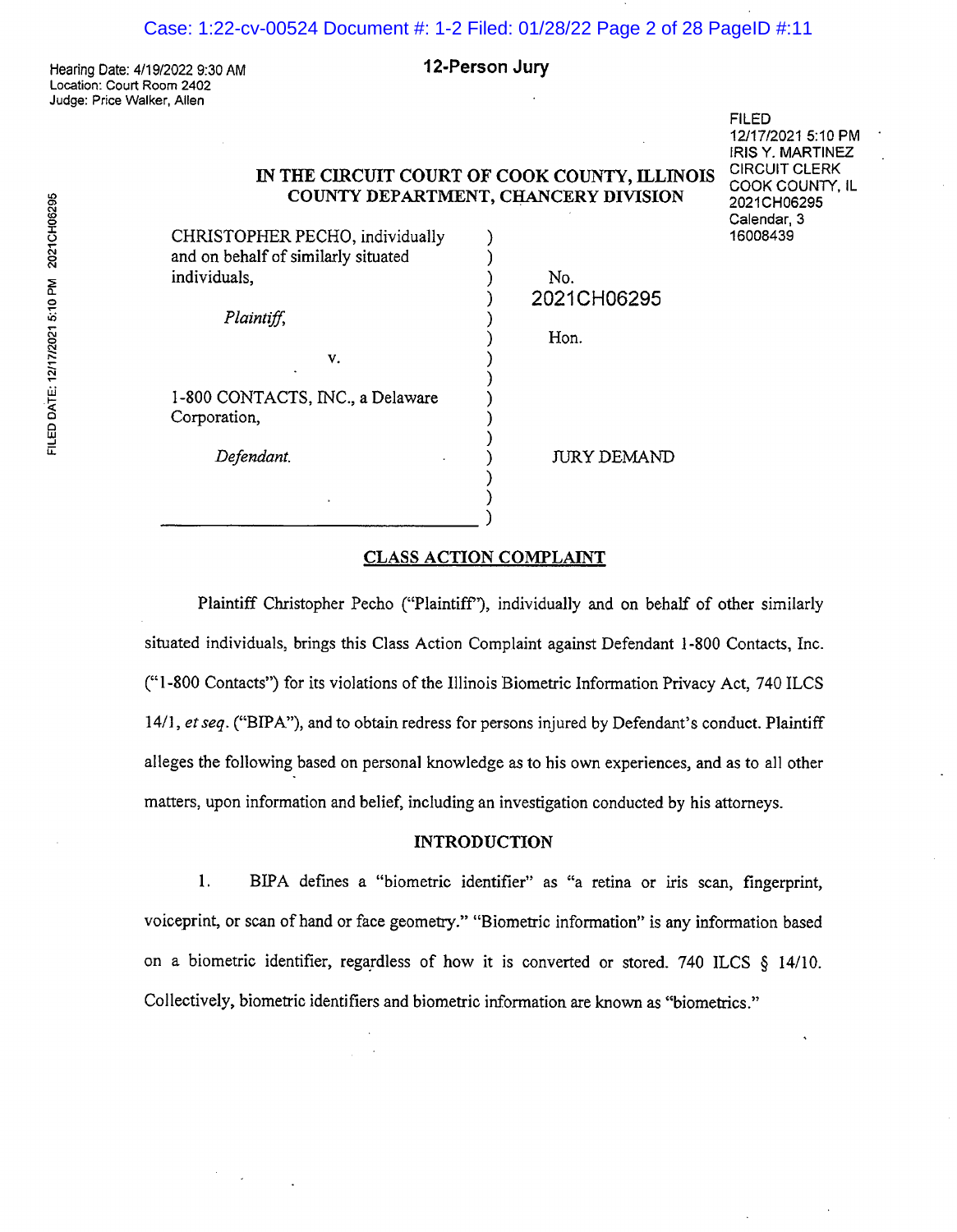2. This case concerns the illegal acquisition of individuals' biometrics in the form of scans of their facial geometry by Defendant 1-800 Contacts. Defendant has collected, captured, purchased, received through trade, and/or otherwise obtained the biometrics of Plaintiff and other consumers throughout Illinois, without their informed written consent as required by law.

3. Facial geometry is a unique and permanent biometric identifier associated with each individual. The inappropriate handling of such sensitive information exposes consumers to serious and irreversible privacy risks. If for example, a database containing scans of face geometry or other sensitive biometric data is hacked, breached, or otherwise exposed, consumers cannot simply change their biometric identifiers like they could reset a password or cancel a credit card.

4. Having recognized that biometrics present unique security concerns, the Illinois Legislature enacted BIPA to regulate companies that collect and store Illinois citizens' biometrics. BIPA• provides, inter alia, that private entities, such as Defendant, may not collect, capture, purchase, receive through trade or otherwise obtain an individual's biometrics unless they first:

- (1) inform the person whose biometrics are to be collected in writing that biometric identifiers or biometric information will be collected  $-$  or stored, 740 ILCS 14/15(b)(1);
- (2) inform the person whose biometrics are to be collected in writing of the specific purpose and the length of term for which such biometric identifiers or biometric information is being collected, stored, and used, 740 ILCS 14/15(b)(2); and
- (3) receive a written release from the person whose biometrics are to be collected, allowing the capture and collection of their biometric identifiers or biometric information, 740 ILCS 14/15(b)(3).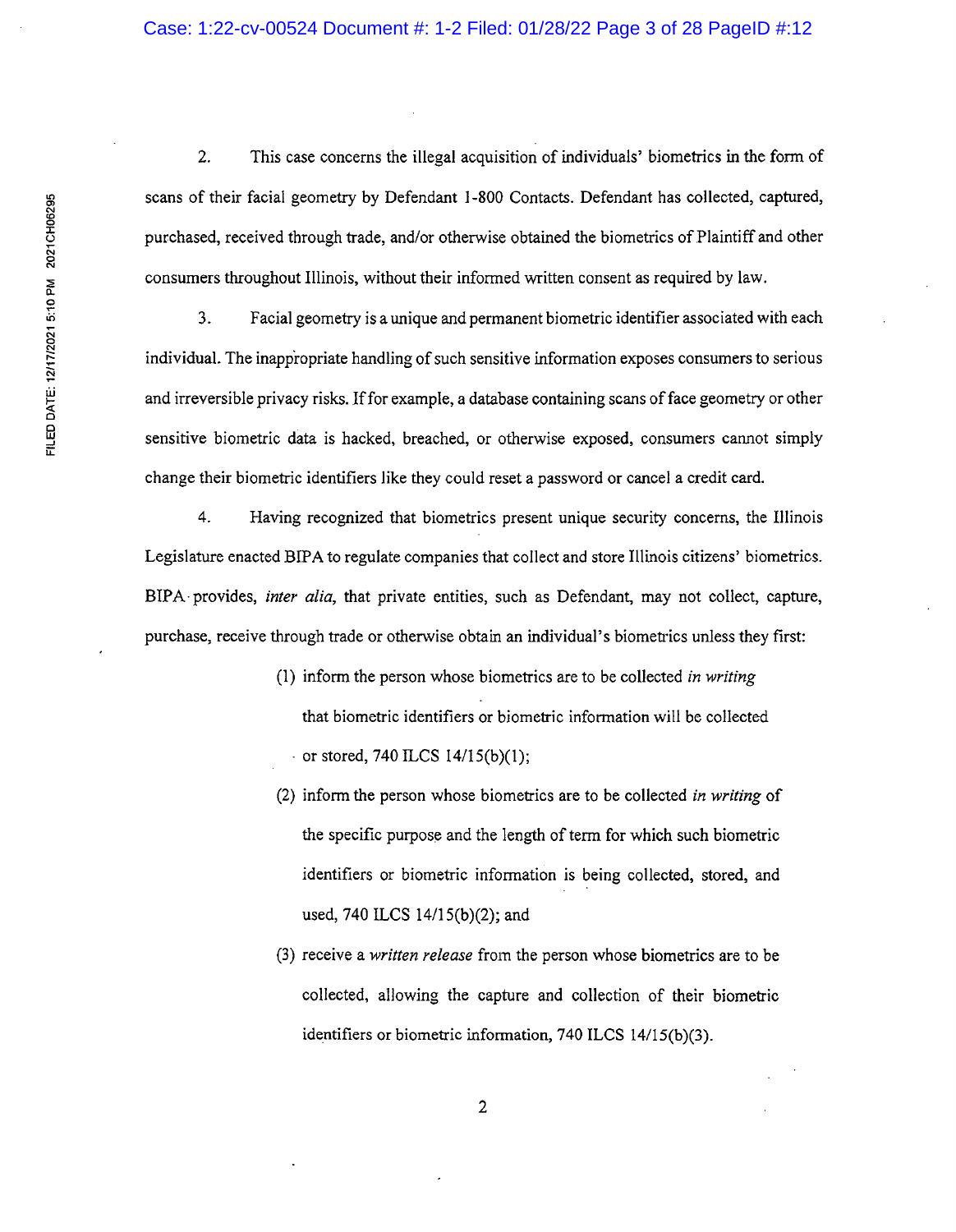5. BIPA also requires a private entity in possession of biometric identifiers or biometric information to make publicly-available a written policy outlining its storage and destruction policies for such biometric identifiers, and/or any biometric information derived from such identifiers. 750 ILCS 14/15(a).

6. The deprivation of the statutory rights conferred by BIPA constitutes the actual injuries the Illinois Legislature sought to prevent.

7. In direct violation of the foregoing provisions, Defendant has actively collected, captured, purchased, or otherwise received through trade—without providing notice, obtaining informed written consent, or publishing data retention policies—the biometrics of thousands of individuals throughout Illinois through its acquisition of Ditto Technologies, Inc. ("Ditto"), a provider of facial geometry "virtual try-on" technology.

8. Specifically, Defendant has collected, captured, purchased, received through trade or otherwise obtained thousands of templates of facial geometry—highly detailed geometric maps of the face—from thousands of Illinois individuals including Illinois residents like Plaintiff. These templates of facial geometry have been created through sophisticated facial recognition technology that scans, extracts, and analyzes data from the points and contours of faces that appear in photos and videos taken from consumers' mobile devices and computers. Each template of facial geometry that Defendant has obtained is unique to one person, in the same way that a fingerprint or voiceprint uniquely identify an individual.

9. Compliance with BIPA is straightforward and may be accomplished through a single, signed sheet of paper, or its electronic equivalent. BIPA's requirements bestow a right to privacy in biometrics and a right to make an informed decision when electing whether to provide or withhold biometrics.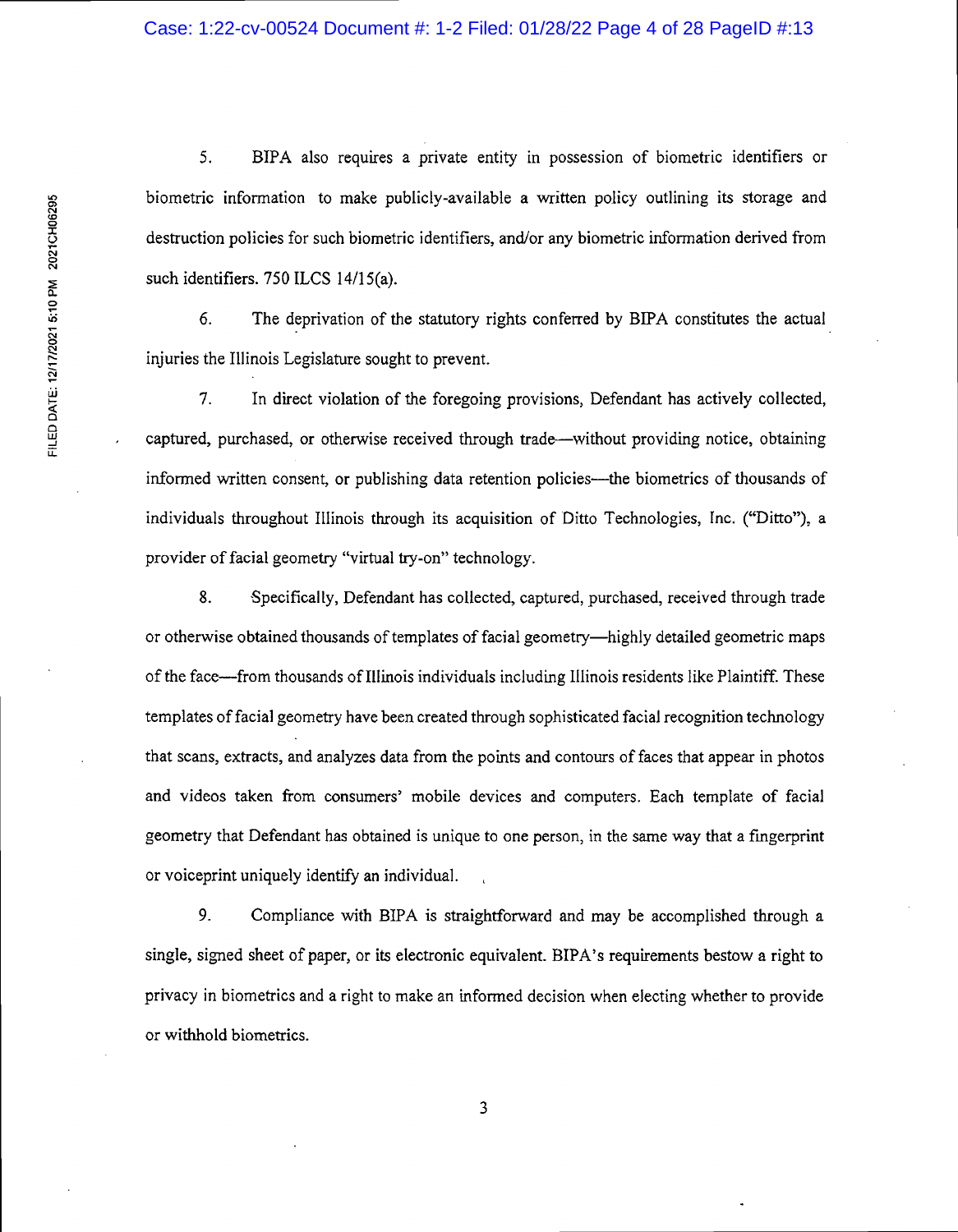10. Defendant has obtained the facial geometry of users in Illinois without first receiving those individuals' informed written consent and informing them how long it intends to keep such biometric identifiers and information, as required by BIPA.

1 1. Defendant also stores those individuals' biometric data but has failed to publish a written policy specifying how long it retains such data and when it will be destroyed, as required by BIPA.

12. Plaintiff brings this action for damages and other legal and equitable remedies resulting from the illegal actions of Defendant in possessing, collecting, capturing, purchasing, receiving through trade, or otherwise obtaining his biometrics, and those of hundreds or thousands of other consumers throughout the state of Illinois, without their informed written consent, and without making publicly available a written policy detailing how it stores and disposes of this irreplaceable information, in direct violation of BIPA.

13. On behalf of himself and the proposed Class defined below, Plaintiff seeks an injunction requiring Defendant to comply with BIPA, as well as an award of statutory damages to the Class members, together with costs and reasonable attorneys' fees.

### PARTIES

14. Defendant 1-800 Contacts, Inc. is a Delaware corporation that conducts substantial business in and markets its services throughout Illinois, including in Cook County.

15. At all relevant times, Plaintiff Christopher Pecho has been a resident and citizen of the State of Illinois, specifically of Cook County.

# JURISDICTION AND VENUE

16. This Court may assert personal jurisdiction over 1-800 Contacts pursuant to 735 ILCS 5/2-209 in accordance with the Illinois Constitution and the Constitution of the United States,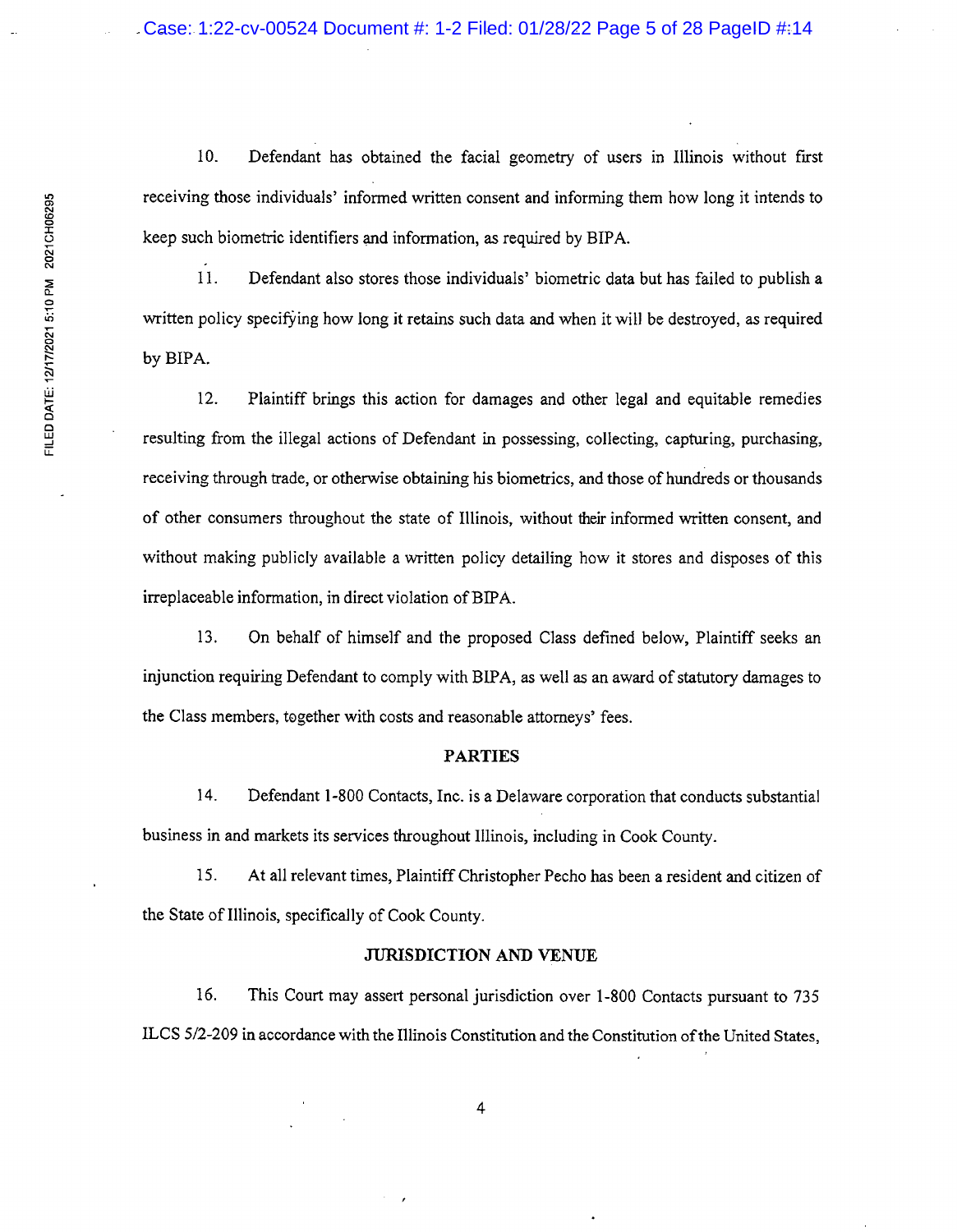because 1-800 Contacts advertises, solicits, and conducts substantial business within this State, and because Plaintiffs claims arise out of 1-800 Contacts' unlawful in-state actions, as 1-800 Contacts collected, captured, purchased, received through trade, or otherwise obtained and used Plaintiffs biometric identifiers and/or biometric information in this State.

17. Venue is proper in Cook County pursuant to 735 ILCS 5/2-101, because 1-800 Contacts is doing business in Cook County and thus resides there under  $\S 2$ -102, and because the biometric transactions out of which this cause of action arises occurred in Cook County.

# FACTS SPECIFIC TO PLAINTIFF

18. Defendant 1-800 Contacts has received Plaintiff's biometrics through trade by its acquisition of Ditto, a "virtual try-on" technology provider.

19. Virtual try-on technology uses facial biometrics to allow consumers to virtually try on sunglasses and similar accessories by gathering face geometry scans through their computer or phone camera and using them to virtually display the item on the consumer's face.

20. Plaintiff has used the virtual try-on technology at issue during the applicable limitations period within Cook County.

21. Prior to obtaining Plaintiff's biometrics, Defendant did not inform Plaintiff and the other Class members in writing that their biometrics were being collected or stored, nor in any way did it receive their informed written consent as required by law.

22. Defendant has also failed to make publicly available any written policy as to its biometric retention and destruction schedule.

### CLASS ALLEGATIONS

23. Plaintiff brings this action on behalf of himself and similarly situated individuals pursuant to 735 ILCS § 5/2-801. Plaintiff seeks to represent a Class defined as follows: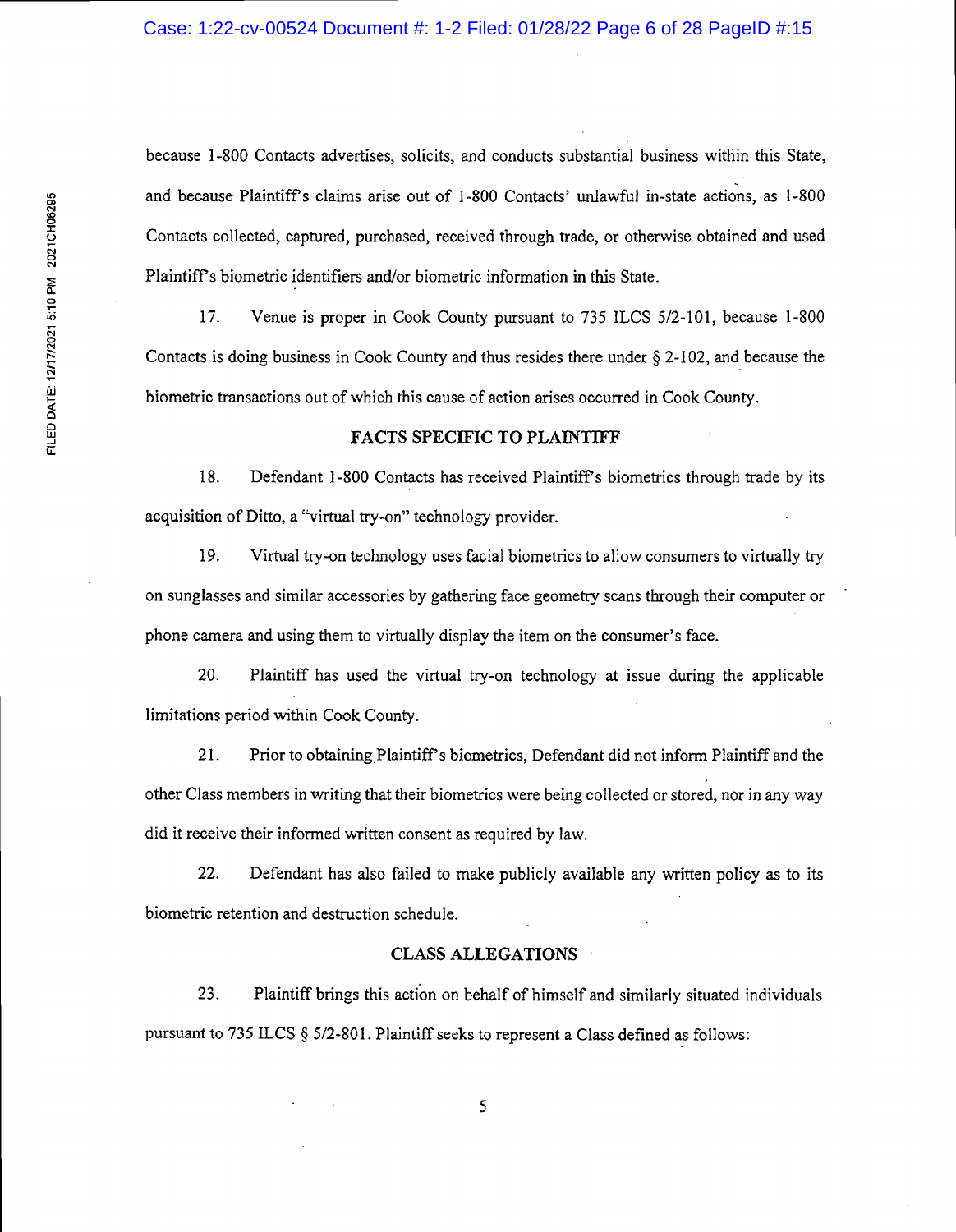# The Class:

All individuals whose biometrics were collected, captured, purchased, received through trade, or otherwise obtained by Defendant within the state of Illinois any time within the applicable limitations period.

24. Excluded from the Class are any members of the judiciary assigned to preside over this matter; any officer or director of Defendant; and any immediate family member of such officers or directors.

25. Upon information and belief, there are at least thousands of members of the Class, making the members of the Class so numerous that joinder of all members is impracticable. Although the exact number of members of the Class is currently unknown to Plaintiff, the members can be easily identified through Defendant's records.

26. Plaintiff's claims are typical of the claims of the members of the Class he seeks to represent, because the factual and legal bases of Defendant's liability to Plaintiff and the other members are the same, and because Defendant's conduct has resulted in similar injuries to Plaintiff and to the Class. As alleged herein, Plaintiff and the Class have all suffered damages as a result of Defendant's BIPA violations.

27. There are many questions of law and fact common to the claims of Plaintiff and the Class, and those questions predominate over any questions that may affect individual members. Common questions for the Class include, but are not limited to, the following:

- a. Whether Defendant collected, captured, purchased, received through trade, or otherwise obtained the biometrics of the members of the Class;
- b. Whether Defendant made available to the public a written policy establishing a retention schedule and guidelines for permanently destroying biometrics;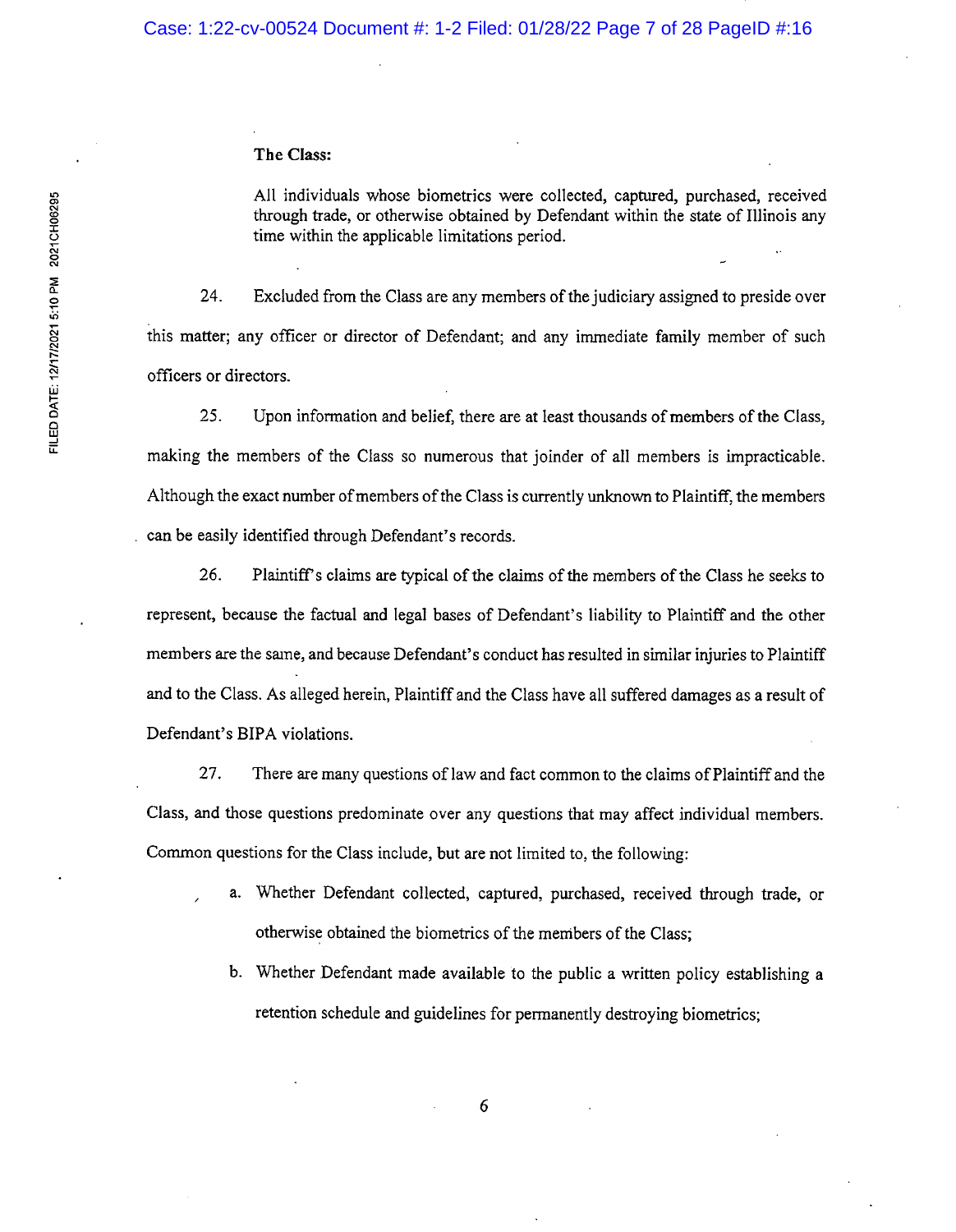- c. Whether Defendant obtained a written release from the members of the Class before collecting, capturing, purchasing, receiving through trade, or otherwise obtaining their biometrics;
- d. Whether Defendant provided a written disclosure to the members of the Class that explains the specific purposes, and the length of time, for which their biometrics were collected, stored, and used before collecting such biometrics;
- e. Whether Defendant's conduct violates BIPA;
- f. Whether Defendant's violations of BIPA are willful or reckless;
- g. Whether Defendant's violations of BIPA are negligent; and
- h. Whether Plaintiff and other Class members are entitled to damages and injunctive relief.

28. Absent a class action, most members of the Class would find the cost of litigating their claims to be prohibitively expensive and would thus have no effective remedy. The class treatment of common questions of law and fact is superior to multiple individual actions or piecemeal litigation in that it conserves the resources of the courts and the litigants and promotes consistency and efficiency of adjudication.

29. Plaintiff will fairly and adequately represent and protect the interests of the other members of the Class he seeks to represent. Plaintiff has retained counsel with substantial experience in prosecuting complex litigation and class actions. Plaintiff and his counsel are committed to vigorously prosecuting this action on behalf of the other members of the Class and have the financial resources to do so. Neither Plaintiff nor his counsel has any interest adverse to those of the other members of the Class.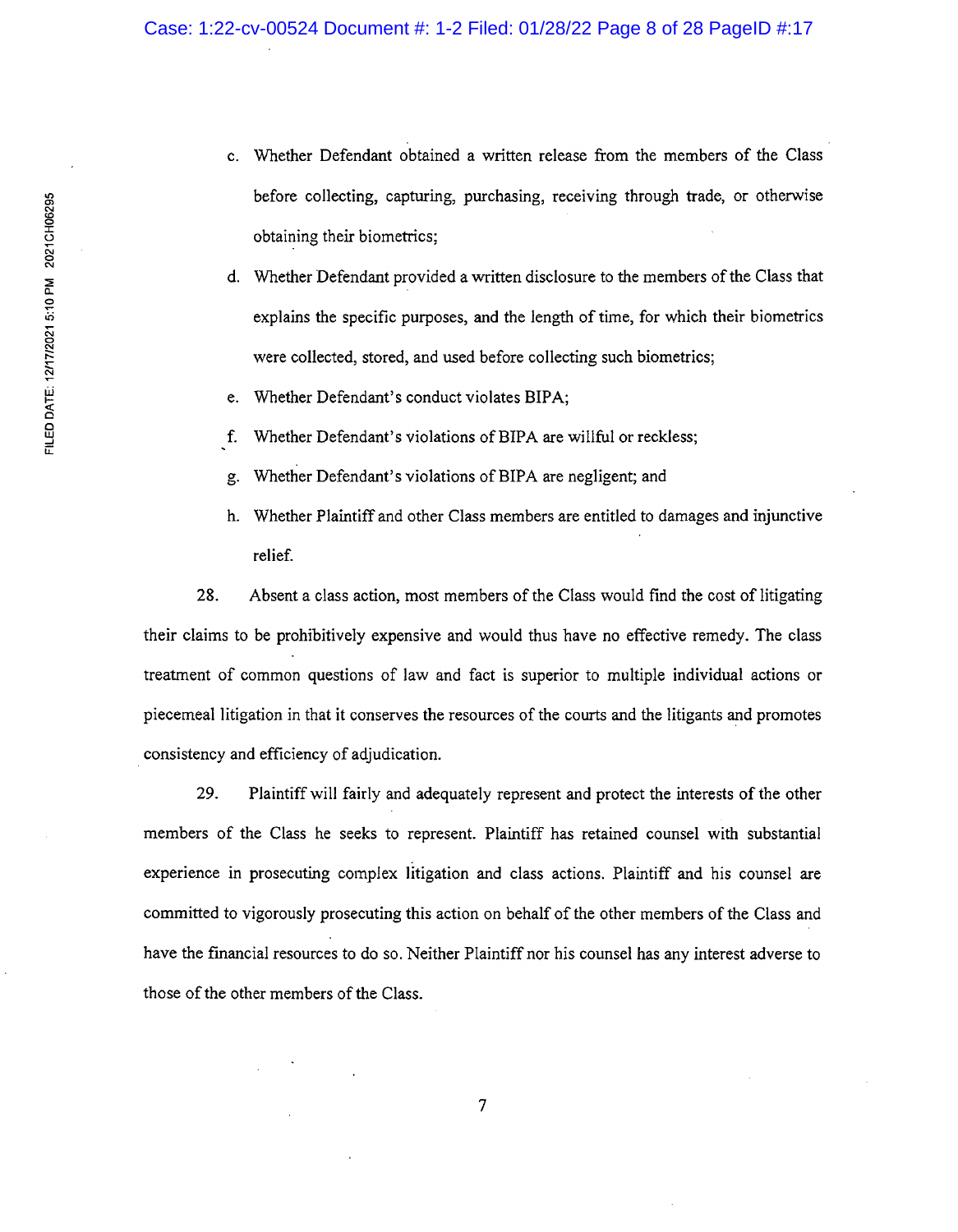30. Defendant has acted and failed to act on grounds generally applicable to Plaintiff and the other members of the Class, requiring the Court's imposition of uniform relief to ensure compatible standards of conduct toward the members of the Class and making injunctive or corresponding declaratory relief appropriate for the Class as a whole.

#### COUNT I

# Violations of the Illinois Biometric Information Privacy Act, 740 1LCS 14/1, et seq.,

31. Plaintiff incorporates the foregoing allegations as if fully set forth herein.

32. Defendant is a private entity under BIPA.

33. BIPA requires private entities, such as Defendant, to obtain informed written consent from individuals before acquiring their biometric information. Specifically, BIPA makes it unlawful to "collect, capture, purchase, receive through trade, or otherwise obtain a person's or customer's biometric identifiers or biometric information unless [the entity] first: (1) informs the subject . . . in writing that a biometric identifier or biometric information is being collected or stored; (2) informs the subject . . . in writing of the specific purpose and length of term for which a biometric identifier or biometric information is being captured, collected, stored, and used; and (3) receives a written release executed by the subject of the biometric identifier or biometric information . . . ." 740 ILCS 14/15(b).

34. BIPA also requires that a private entity in possession of biometric identifiers and/or biometric information establish and maintain a publicly available retention policy. An entity which possesses biometric identifiers or information must make publicly available a written policy establishing a retention schedule and guidelines for permanent deletion of biometric information.

35. Plaintiff and the other Class members have had their "biometric identifiers," namely their facial geometry and scans thereof, collected, captured, purchased, received through trade, or otherwise obtained by Defendant.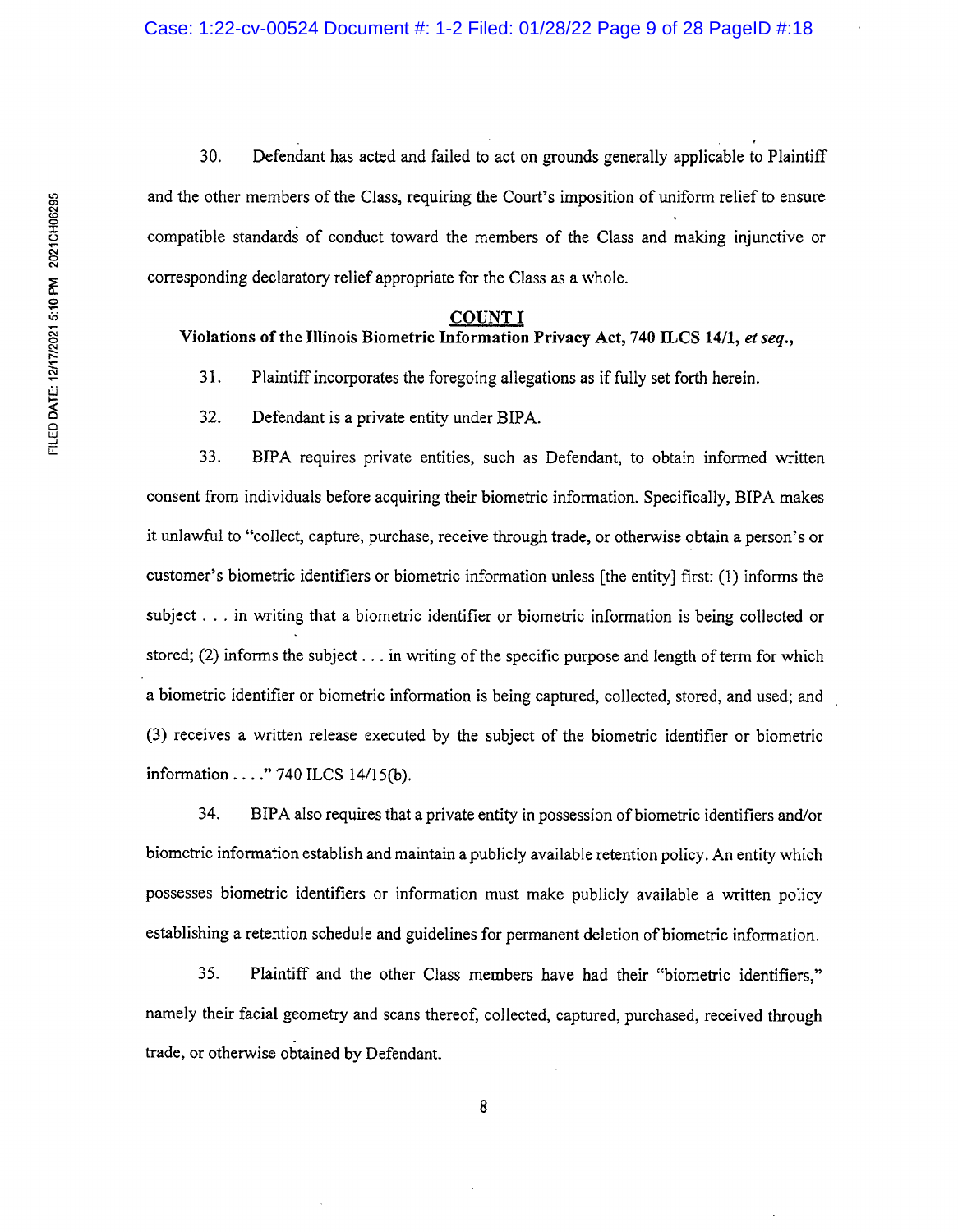36. Plaintiff and the Class members have been aggrieved by Defendant's failures to adhere to the following BIPA requirements, with each such failure constituting a separate and distinct violation of BIPA:

- a. Defendant failed to inform Plaintiff and the Class members in writing that their biometrics were being collected and stored, prior to such collection or storage, as required by 740 ILCS 14/15(b)(1);
- b. Defendant failed to inform Plaintiff and the Class members in writing of the specific purpose for which their biometrics were being captured, collected, stored, and used, as required by 740 ILCS 14/15(b)(2);
- c. Defendant failed to inform Plaintiff and the Class members in writing of the specific length of term their biometrics were being captured, collected, stored, and used, as required by 740 ILCS 14/15(b)(2);
- d. Defendant failed to obtain a written release from Plaintiff and the Class members, as required by 740 ILCS 14/15(b)(3); and
- e. Defendant failed to make publicly available a written retention schedule detailing the specific length of time the biometrics are stored and/or guidelines for permanently destroying the biometrics it stores, as required by 740 ILCS 14/15(a).

37. Defendant knew, or was reckless in not knowing, that the biometric information or biometric identifiers it collected, captured, purchased, received through trade, or otherwise obtained would be subject to BIPA and nevertheless wholly failed to comply with the statute.

38. By capturing, collecting, purchasing, receiving through trade or otherwise obtaining Plaintiffs and the Class members' biometrics as described herein, Defendant denied Plaintiff and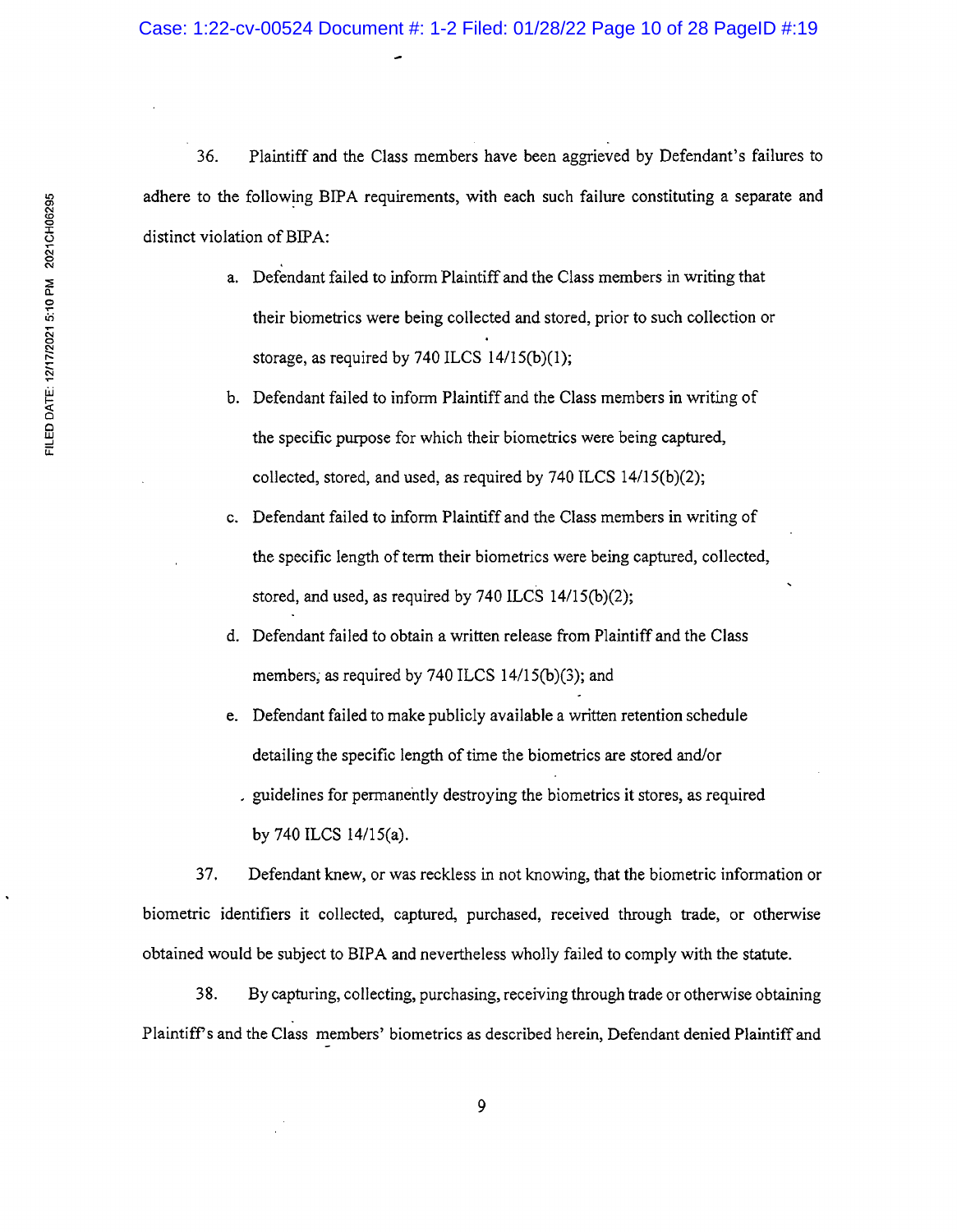the Class members their right to statutorily-required information, and violated their respective rights to biometric information privacy, as set forth in BIPA.

39. BIPA provides for statutory damages of \$5,000 for each willful and/or reckless violation of BIPA and, alternatively, damages of \$1,000 for each negligent violation of BIPA.

40. Defendant's violations of BIPA, as set forth herein, were knowing and willful, or were at least in reckless disregard of the statutory requirements, as BIPA has been in existence since 2008, and BIPA's minimally burdensome compliance regime may be satisfied with a single sheet of paper or a single webpage screen. Alternatively, Defendant negligently failed to comply with BIPA's disclosure, consent, and policy posting requirements.

41. Accordingly, Plaintiff, on behalf of, himself and the proposed Class, prays for the relief set forth below.

# PRAYER FOR RELIEF

WHEREFORE, Plaintiff, on behalf of himself and the proposed Class, respectfully requests that this Court enter an Order:

- a. Certifying the Class as defined above, appointing Plaintiff as class representative and the undersigned as class counsel;
- b. Declaring that Defendant's actions, as set forth herein, violate BIPA;
- c. Awarding injunctive and equitable relief as necessary to protect the interests of Plaintiff and the Class by requiring Defendant to comply with BIPA requirements for the capture, collection, storage, use, and dissemination of biometric identifiers and biometric information;
- d. Awarding statutory damages of \$5,000 for each willful and/or reckless violation of BIPA, pursuant to 740 ILCS 14/20(2);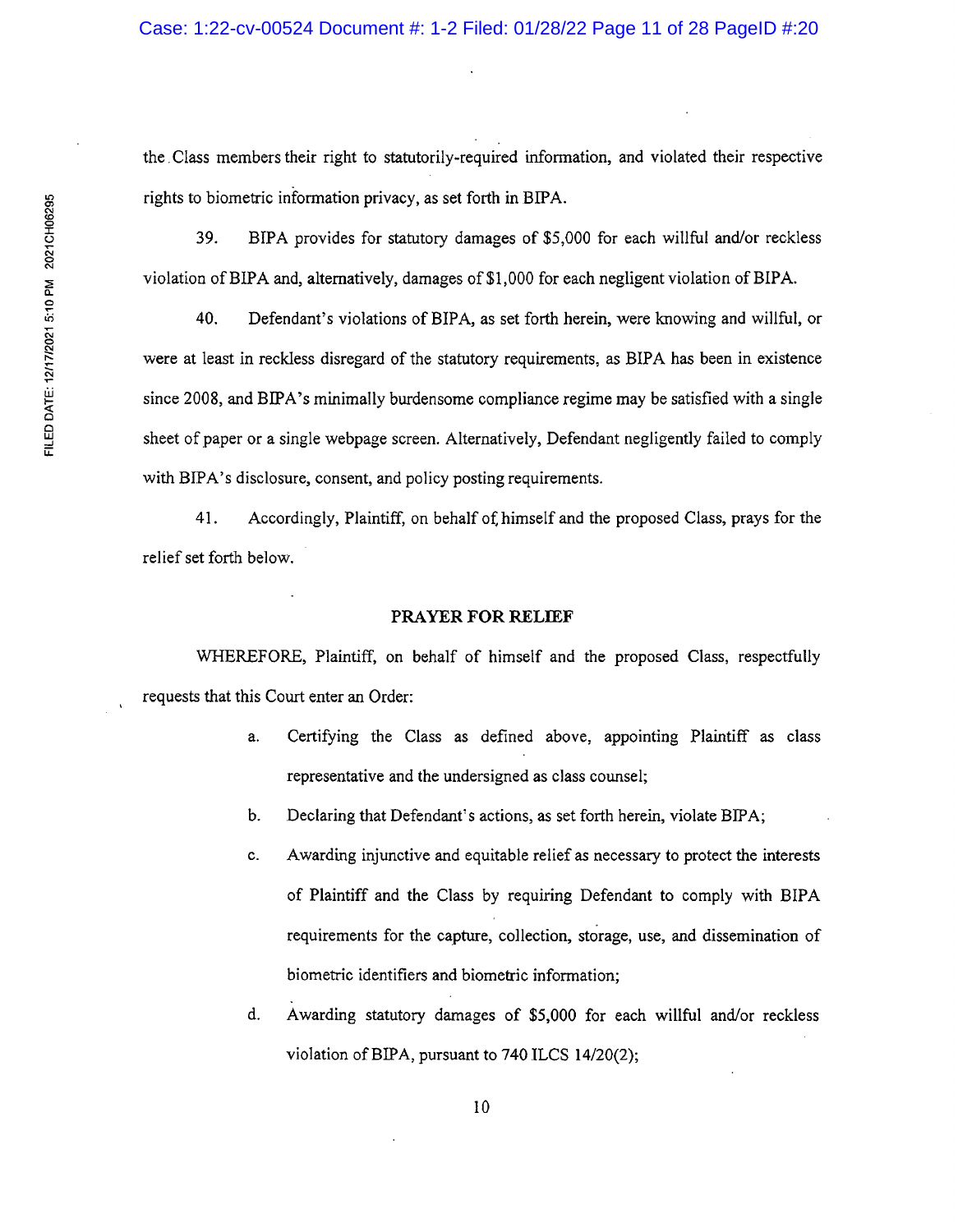- e. Awarding statutory damages of \$1,000 for each negligent violation of BIPA, pursuant to 740 ILCS 14/20(1);
- f. Awarding reasonable attorneys' fees, costs, and other litigation expenses pursuant to 740 ILCS 14/20(3);
- g. Awarding pre- and post-judgment interest, as allowable by law; and
- h. Awarding such further and other relief as the Court deems just and equitable.

# JURY DEMAND

Plaintiff requests trial by jury of all claims that can be so tried.

Dated: December 17, 2021 Respectfully Submitted,

CHRISTOPHER PECHO, individually and on behalf of a class of similarly situated individuals

By: /s/ David L. Gerbie One of Plaintiff's Attorneys

David L. Gerbie Brendan Duffner MCGUIRE LAW, P.C. 55 W. Wacker Drive, 9th Fl. Chicago, IL 60601 Tel: (312) 893-7002 dgerbie@mcgpc.com bduffner@mcgpc.com Attorneys for Plaintiff and the Putative Class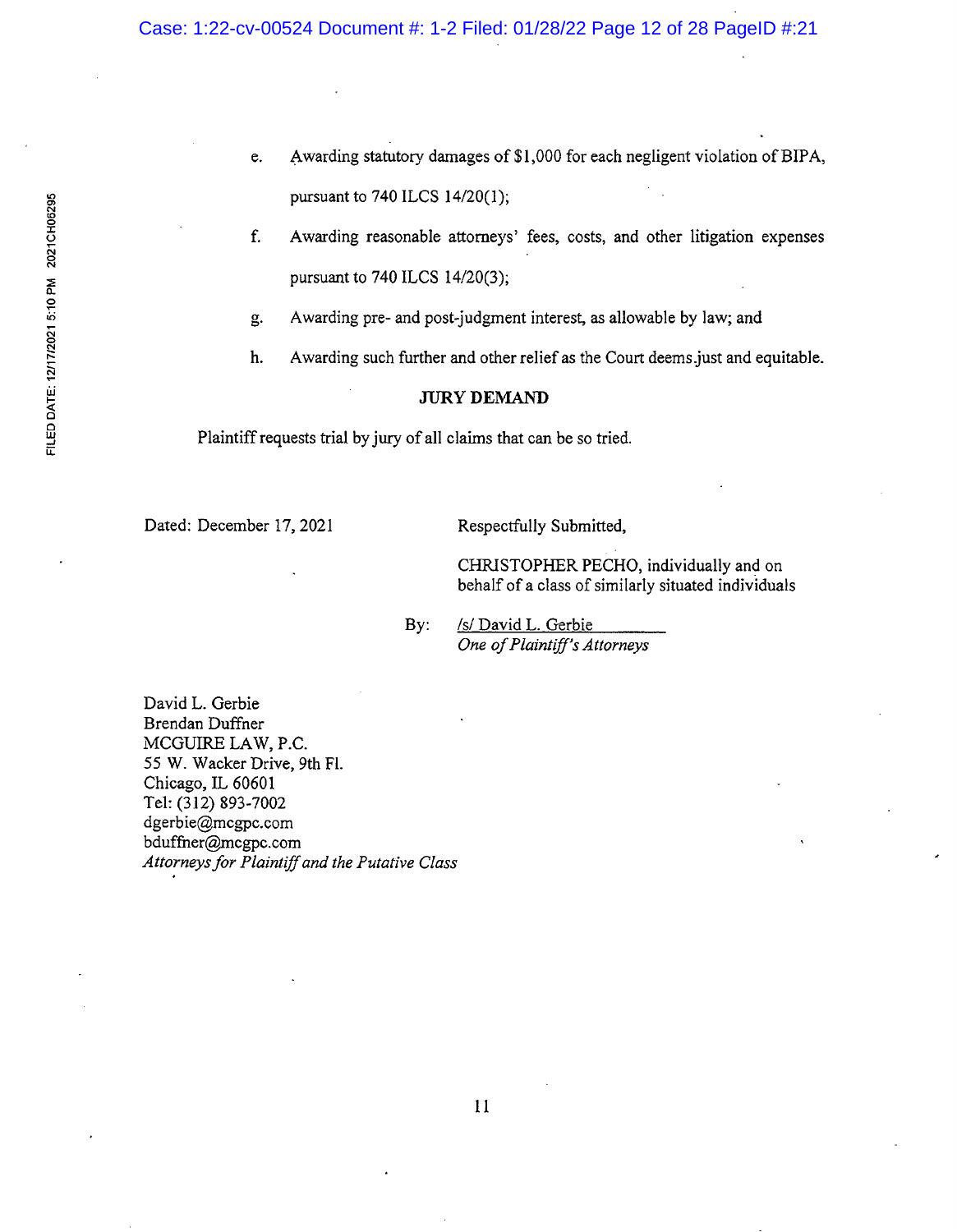Case: 1:22-cv-00524 Document #: 1-2 Filed: 01/28/22 Page 13 of 28 PageID #:22



# Service of Process **Transmittal** 12/30/2021 CT Log Number 540815284

TO: Roy Montclair 1-800 Contacts, Inc. 261 W DATA DR DRAPER, UT 84020-2315

#### RE: Process Served in Delaware

FOR: 1-800 Contacts, Inc. (Domestic State: DE)

ENCLOSED ARE COPIES OF LEGAL PROCESS RECEIVED BY THE STATUTORY AGENT OF THE ABOVE COMPANY AS FOLLOWS:

| <b>TITLE OF ACTION:</b>          | CHRISTOPHER PECHO vs. 1-800 CONTACTS, INC.                                  |  |  |
|----------------------------------|-----------------------------------------------------------------------------|--|--|
| DOCUMENT(S) SERVED:              |                                                                             |  |  |
| <b>COURT/AGENCY:</b>             | None Specified<br>Case # 2021CH06295                                        |  |  |
| ON WHOM PROCESS WAS SERVED:      | The Corporation Trust Company, Wilmington, DE                               |  |  |
| DATE AND HOUR OF SERVICE:        | By Process Server on 12/30/2021 at 03:04                                    |  |  |
| <b>JURISDICTION SERVED :</b>     | Delaware                                                                    |  |  |
| <b>APPEARANCE OR ANSWER DUE:</b> | None Specified                                                              |  |  |
| ATTORNEY(S) / SENDER(S):         | None Specified                                                              |  |  |
| <b>ACTION ITEMS:</b>             | CT will retain the current log                                              |  |  |
|                                  | Image SOP                                                                   |  |  |
|                                  | Email Notification, Roy Montclair rmontclair@1800contacts.com               |  |  |
|                                  | Email Notification, DJ Walker djwalker@1800contacts.com                     |  |  |
|                                  | Email Notification, Karen Howse khowse@1800contacts.com                     |  |  |
| <b>REGISTERED AGENT ADDRESS:</b> | The Corporation Trust Company<br>1209 Orange Street<br>Wilmington, DE 19801 |  |  |
|                                  | 866-539-8692<br>CorporationTeam@wolterskluwer.com                           |  |  |

The information contained in this Transmittal is provided by CT for quick reference only. It does not constitute a legal opinion, and should not otherwise be relied on, as to the nature of action, the amount of damages, the answer date, or any other information contained in the included documents. The recipient(s) of this form is responsible for reviewing and interpreting the included documents and taking appropriate action, including consulting with its legal and other advisors as necessary. CT disclaims all liability for the information contained in this form, including for any omissions or inaccuracies that may be contained therein.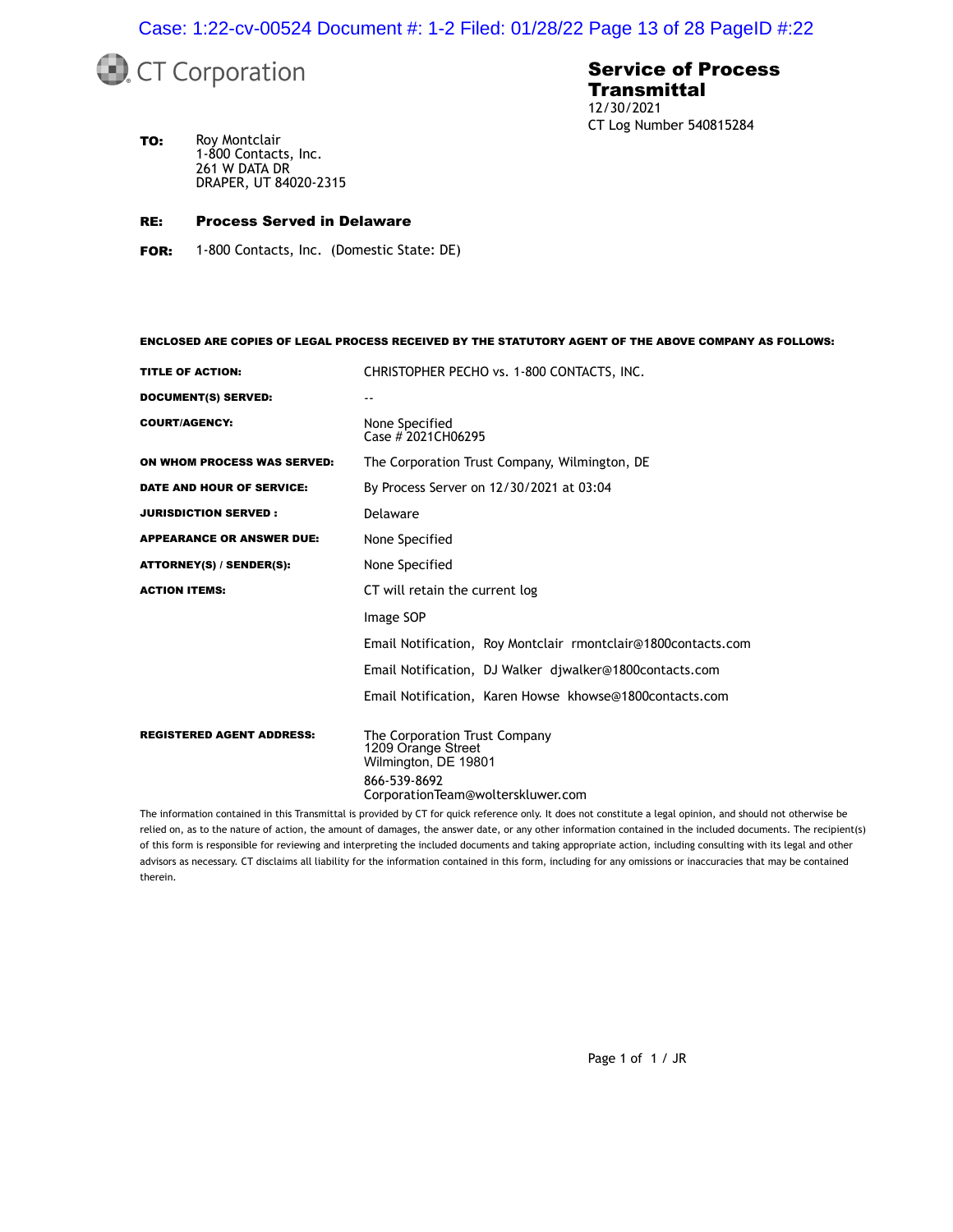Case: 1:22-cv-00524 Document #: 1-2 Filed: 01/28/22 Page 14 of 28 PageID #:23



# PROCESS SERVER DELIVERY DETAILS

Date:

Thu, Dec 30, 2021

Server Name:

Kevin Dunn

| <b>Entity Served</b> | 1-800 CONTACTS, INC. |  |
|----------------------|----------------------|--|
| Case Number          | 2021-CH-06295        |  |
| Jurisdiction         | DE                   |  |

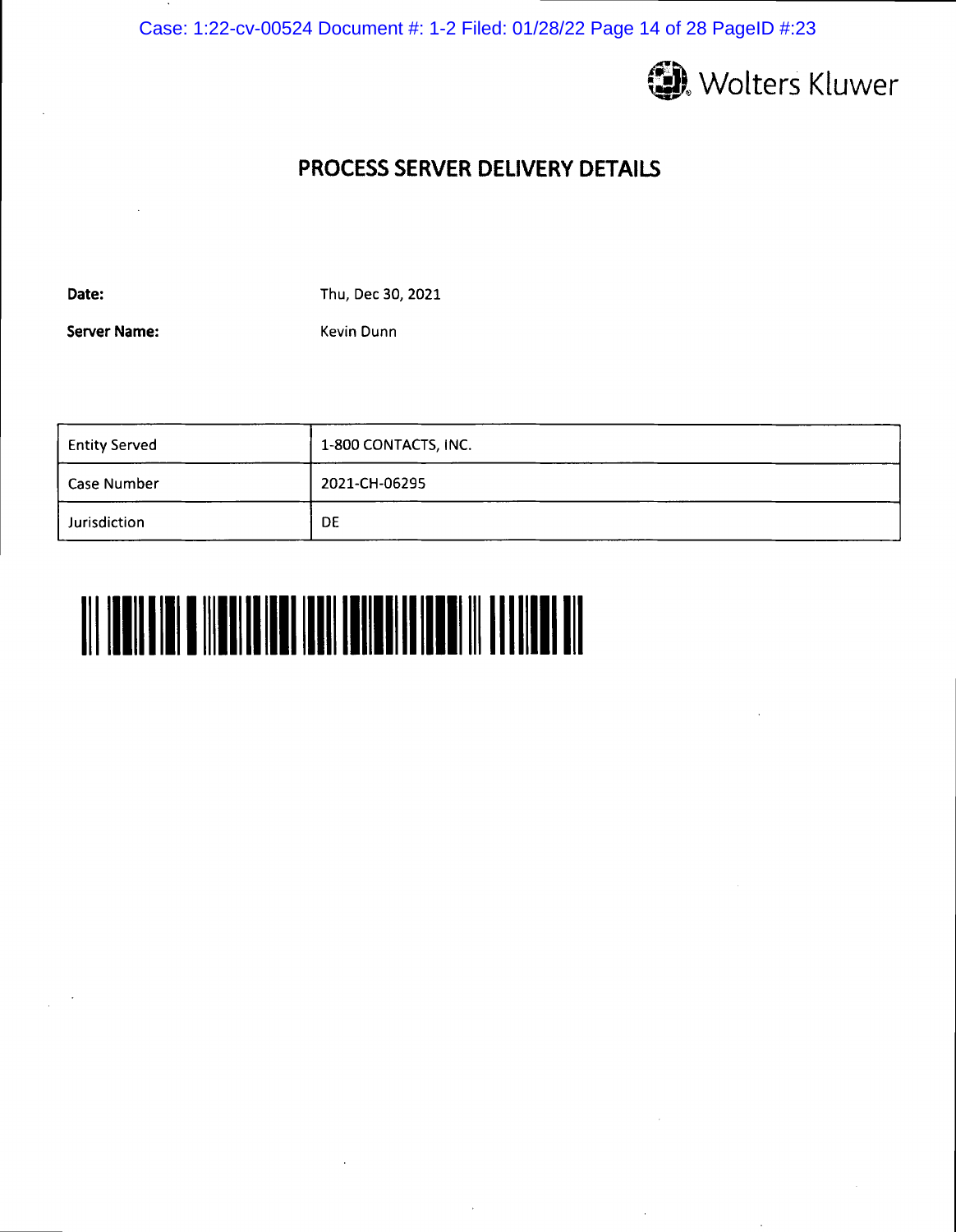|                   |                                                                                                                                                                                                                                             |                                                             | Case: 1:22-cv-00524 Document #: 1-2 Filed: 01/28/22 Page 15 of 28 PageID #:24                  |                                                                                                          |
|-------------------|---------------------------------------------------------------------------------------------------------------------------------------------------------------------------------------------------------------------------------------------|-------------------------------------------------------------|------------------------------------------------------------------------------------------------|----------------------------------------------------------------------------------------------------------|
| 2021 CH06295<br>Ī | Hearing Date: No hearing scheduled<br>Location: << CourtRoomNumber>><br>Judge: <b>2120</b> hdaSe3rved<br>2220 - Not Served<br>2320 - Served By Mail<br>2420 - Served By Publication 2421 - Served By Publication<br>Summons - Alias Summons | 2121 - Served<br>2221 - Not Served<br>2321 - Served By Mail | $(06/28/18)$ CCG 0001                                                                          | <b>FILED</b><br>12/21/2021 5:05 PM<br><b>IRIS Y. MARTINEZ</b><br><b>CIRCUIT CLERK</b><br>COOK COUNTY, IL |
|                   | IN THE CIRCUIT COURT OF COOK COUNTY, ILLINOIS                                                                                                                                                                                               |                                                             |                                                                                                | 2021CH06295<br>Calendar, 3<br>16043342                                                                   |
|                   | CHRISTOPHER PECHO                                                                                                                                                                                                                           |                                                             |                                                                                                |                                                                                                          |
|                   | v.                                                                                                                                                                                                                                          | (Name all parties)                                          | Case No. 2021-CH-06295<br>1-800 CONTACTS, INC.<br>c/o The Corporation Trust Company            |                                                                                                          |
|                   | 1-800 CONTACTS, INC.                                                                                                                                                                                                                        | ⊠ SUMMONS                                                   | Corporation Trust Center<br>1209 Orange Street<br>Wilmington, DE 19801<br>$\Box$ ALIAS SUMMONS |                                                                                                          |

To each Defendant

YOU ARE SUMMONED and required to file an answer to the complaint in this case, a copy of which is hereto attached, or otherwise file your appearance and pay the required fee within thirty (30) days after service of this Summons, not counting the day of service. To file your answer or appearance you need access to the internet. Please visit www.cookcountvclerkofcourt.org to initiate this process. Kiosks with internec access are available at all Clerk's Office locations. Please refer to the last page of this document for location information.

If you fail to do so, a judgment by default may be entered against you for the relief requested in the complaint.

To the Officer:

This Summons must be returned by the officer or other person to whom it was given for service, with endorsement of service and fees, if any, immediately after service. If service cannot be made, this Summons shall be returned so endorsed. This Summons may not be served later than thirty (30) days after its date.

E-filing is now mandatory for documents in civil cases with limited exemptions. To e-file, you must first create an account with an e-fling service provider.. Visit https://efile.illinoiscourts.gov/service-providers.htm to learn more and to select a service provider. If you need additional help or have trouble e-filing, visit http://www.illinoiscourts.gov/FAQ/gethelp.asp.

Witness: 12/21/2021 5:05 PM IRIS Y. MARTINEZ

 $\overline{C}$ 

| Atty. No.: 6323942<br>Atty Name: David L. Gerbie |           | ះវ<br>DOROTHY BROWLES<br>Court                                             |
|--------------------------------------------------|-----------|----------------------------------------------------------------------------|
| Atty. for: Plaintiff                             |           | Date of Service:<br>(To be inserted by officer on copy left with Defendant |
| Address: 55 West Wacker Drive, 9th Fl.           |           | or other person):                                                          |
| City: Chicago                                    | State: IL |                                                                            |
| Zip: $\frac{60601}{2}$                           |           |                                                                            |
| Telephone: 312-893-7002                          |           |                                                                            |
| Primary Email: dgerbie@mcgpc.com                 |           |                                                                            |
| Secondary Email: bduffner@mcgpc.com              |           |                                                                            |
| Tertiary Email: ______                           |           |                                                                            |
|                                                  |           |                                                                            |

Dorothy Brown, Clerk of the Circuit Court of Cook County, Illinois cookcountyclerkofcourt.org Page 1 of 2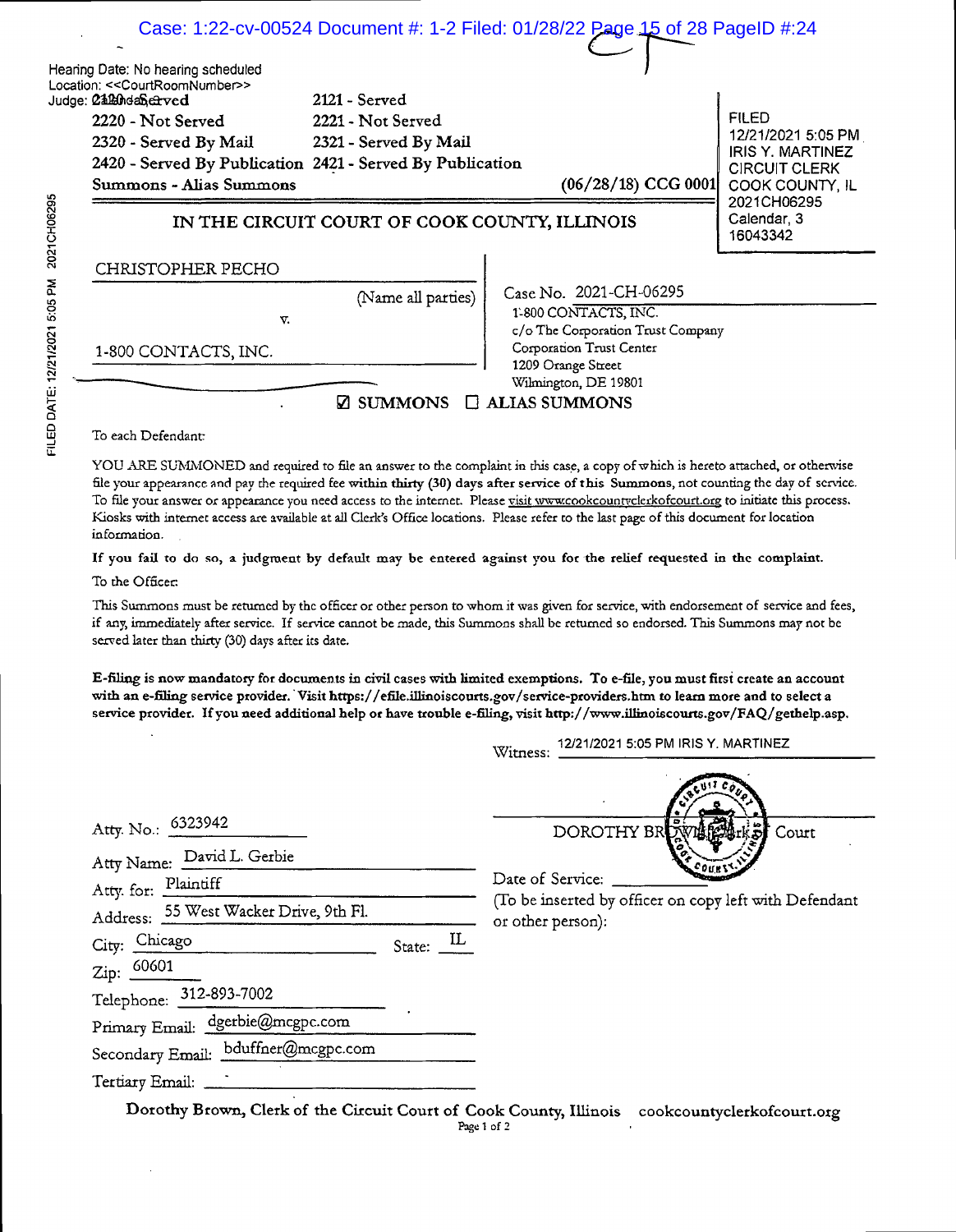# CLERK OF THE CIRCUIT COURT OF COOK COUNTY OFFICE LOCATIONS

- O Richard J Daley Center 50 W Washington Chicago, IL 60602
- o District 2 Skokie 5600 Old Orchard Rd Skokie, IL 60077
- o District 3 Rolling Meadows 2121 Euclid
- Rolling Meadows, IL 60008  $\chi$
- o District 4 Maywood 1500 Nlaybrook Ave Maywood, IL 60153
- o District 5 Bridgeview 10220 S 76th Ave Bridgeview, IL 60455
- O District 6- Markham 16501 S Kedzie Pkwy Markham, IL 60428
- O Domestic Violence Court 555 W Harrison Chicago, IL 60607
- O Juvenile Center Building 2245 W Ogden Ave, Rm 13 Chicago, IL 60602
- O Criminal Court Building 2650 S California Ave, Rm 526 Chicago, IL 60608

# Daley Center Divisions/Departments

- $\circ$ Civil Division Richard J Daley Center 50 W Washington, Rm 601 Chicago, IL 60602 Hours: 8:30 am - 4:30 pm
- $\bullet$ Chancery Division Richard J Daley Center • 50 W Washington, Rm 802 Chicago, IL 60602 Hours: 8:30 am - 4:30 pm
- O Domestic Relations Division Richard J Daley Center 50 W Washington, Rm 802 Chicago, IL 60602 Hours: 8:30 am - 4:30 pm
- O Civil Appeals Richard J Daley Center 50 W Washington, Rm 801 Chicago, IL 60602 Hours: 8:30 am - 4:30 pm
- O Criminal Department Richard J Daley Center 50 W Washington, Rm 1006 Chicago, IL 60602 Hours: 8:30 am - 4:30 pm
- O County Division Richard J Daley Center 50 W Washington, Rm 1202 Chicago, IL 60602 Hours: 8:30 am - 4:30 pm
- O Probate Division Richard J Daley Center 50W Washington, Rm 1202 Chicago, IL 60602 Hours: 8:30 am - 4:30 pm
- O Law Division Richard J Daley Center 50 W Washington, Rm 801 Chicago, IL 60602 Hours: 8:30 am - 4:30 pm
- O Traffic Division Richard J Daley Center 50 W Washington, Lower Level Chicago, IL 60602 Hours: 8:30 am - 4:30 pm

Dorothy Brown, Clerk of the Circuit Court of Cook County, Illinois cookcountyclerkofcourt.org Page 2 of 2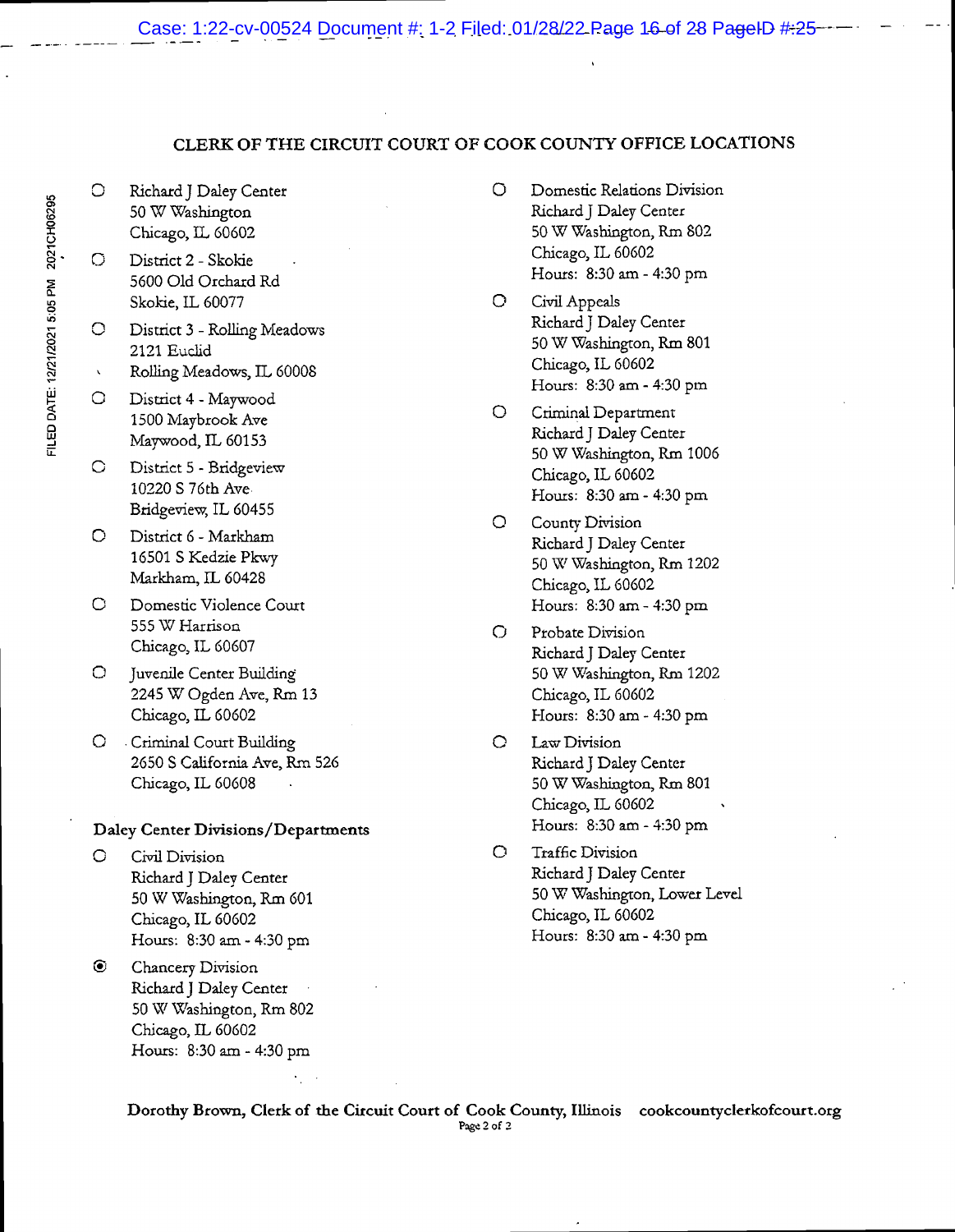# **IN THE CIRCUIT COURT OF COOK COUNTY, ILLINOIS COUNTY DEPARTMENT, CHANCERY DIVISION**

) ) )

)

)  $\overline{)}$ ) ) ) ) )

CHRISTOPHER PECHO, individually and on behalf of similarly situated individuals,

*Plaintiff*,

1-800 CONTACTS, INC., a Delaware Corporation,

v.

*Defendant.*

FILED 12/21/2021 4:07 PM IRIS Y. MARTINEZ CIRCUIT CLERK COOK COUNTY, IL 2021CH06295 Calendar, 3 16041956

) No. 2021-CH0-06295

) Hon. Allen Walker

# **PLAINTIFF'S MOTION FOR CLASS CERTIFICATION OR, ALTERNATIVELY, FOR A DEFERRED CLASS CERTIFICATION RULING PENDING DISCOVERY**

Plaintiff Christopher Pecho, by and through his undersigned counsel, pursuant to 735 ILCS 5/2-801, moves for entry of an order certifying the Class proposed below, appointing Plaintiff as Class Representative, and appointing Plaintiff's attorneys as Class Counsel. Alternatively, Plaintiff requests, to the extent the Court determines further evidence is necessary to prove any element of 735 ILCS 5/2-801, that the Court defer consideration of this Motion pending a reasonable period to complete discovery. *See, e.g.*, *Ballard RN Center, Inc. v. Kohll's Pharmacy & Homecare, Inc.*, 2015 IL 118644, at ¶¶ 42–43 (citing *Damasco v. Clearwire Corp.*, 662 F.3d 891, 896–97 (7th Cir. 2011). In support of his Motion, Plaintiff submits the following Memorandum of Law.

Dated: December 21, 2021 Respectfully Submitted,

CHRISTOPHER PECHO, individually and on behalf of a Class of similarly situated individuals

By: /s/ David L. Gerbie *One of Plaintiff's Attorneys*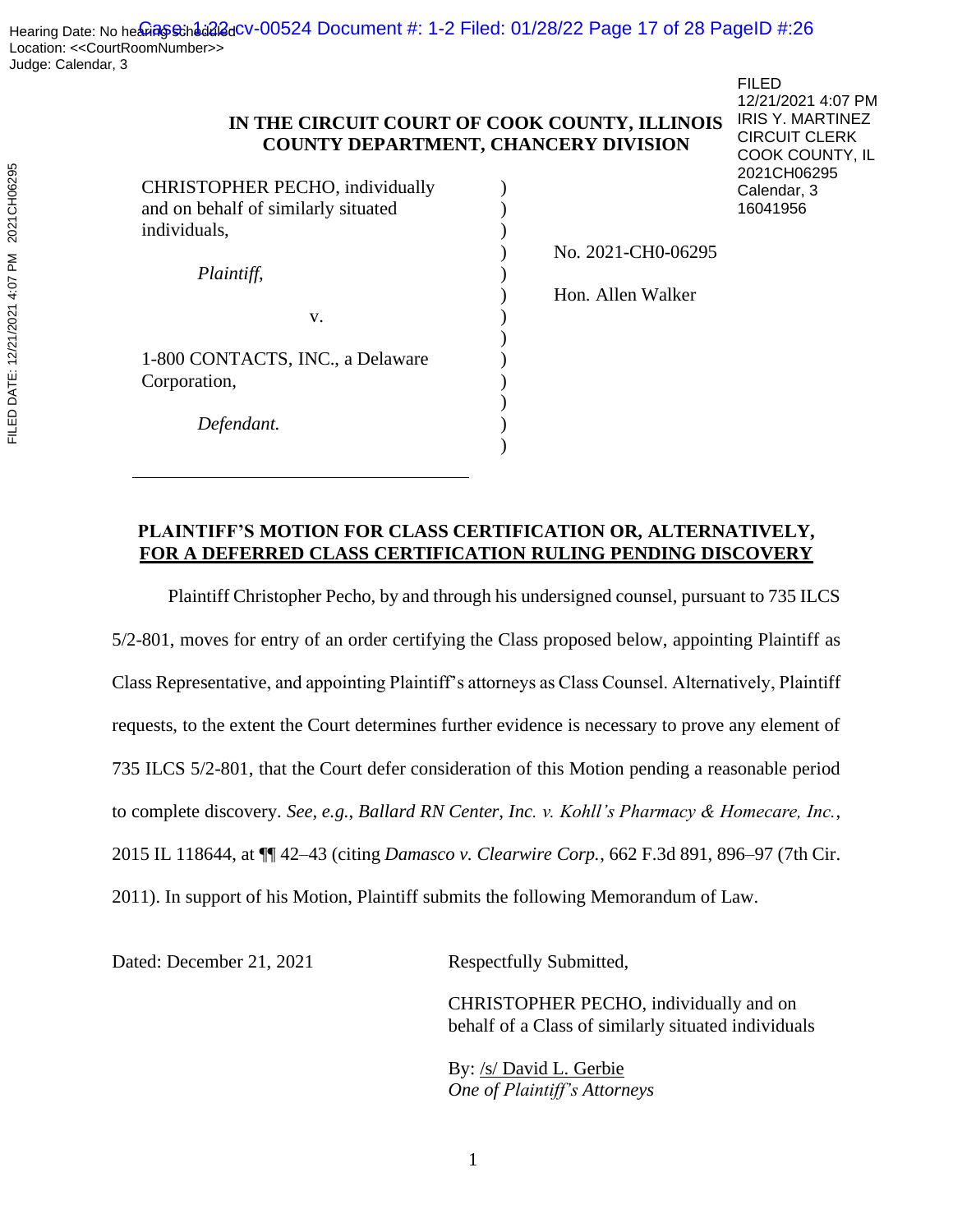# Case: 1:22-cv-00524 Document #: 1-2 Filed: 01/28/22 Page 18 of 28 PageID #:27

David L. Gerbie Brendan Duffner MCGUIRE LAW, P.C. (Firm ID: 56618) 55 W. Wacker Drive, 9th Fl. Chicago, IL 60601 Tel: (312) 893-7002 dgerbie@mcgpc.com bduffner@mcgpc.com *Attorneys for Plaintiff and the Putative Class*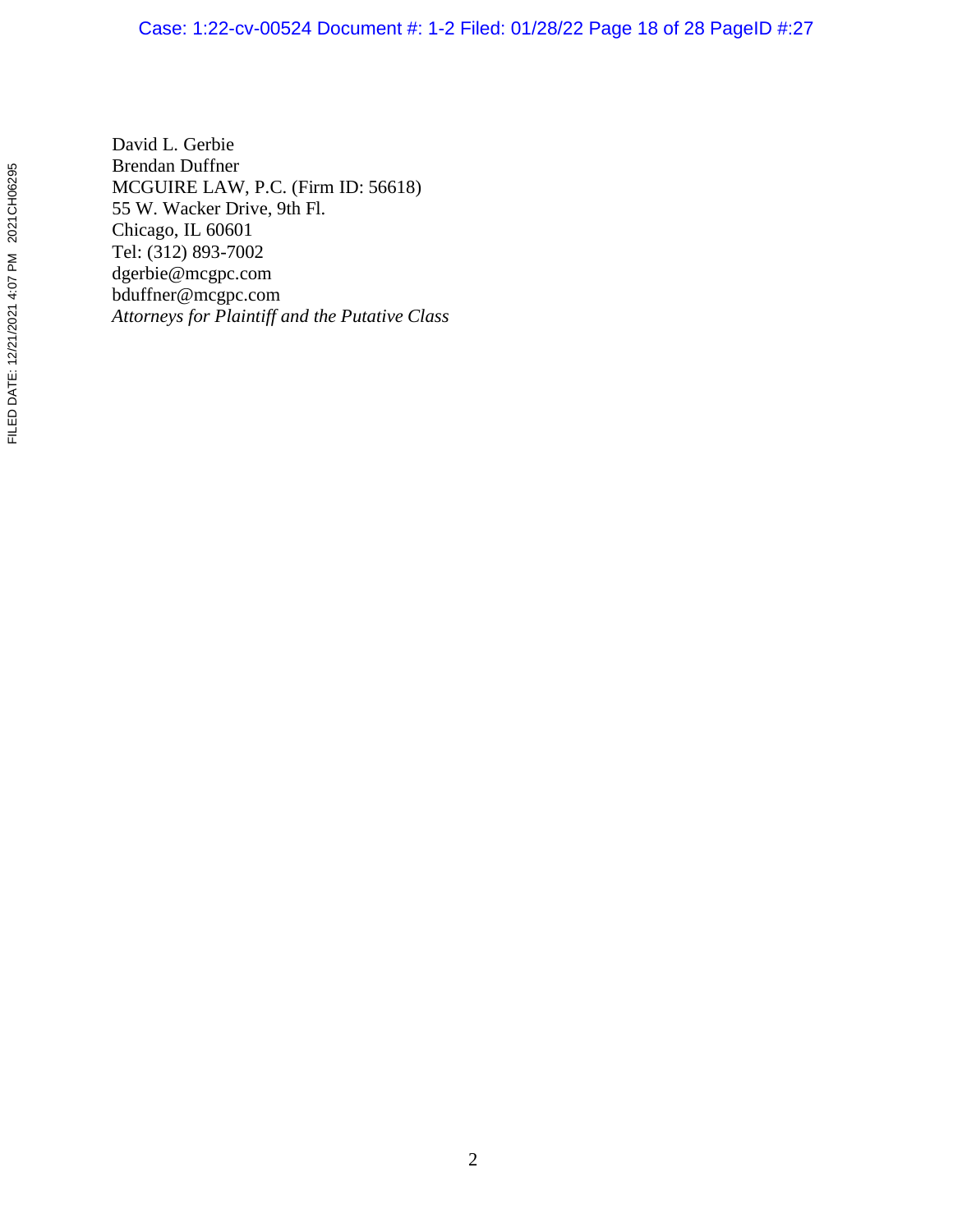# **MEMORANDUM OF LAW IN SUPPORT OF PLAINTIFF'S MOTION FOR CLASS CERTIFICATION OR, ALTERNATIVELY, FOR A DEFFERED CLASS CERTIFICATION RULING PENDING DISCOVERY**

This Court should certify a class of Illinois residents whose biometrics were obtained by 1-800 Contacts, Inc. ("Defendant" or "1-800 Contacts") in violation of the Illinois Biometric Information Privacy Act, 740 ILCS 14/1, *et seq*. ("BIPA"). Defendant 1-800 Contacts has purchased, received through trade, and/or otherwise obtained the biometrics of thousands of Illinois individuals in the form of their facial geometry scans. In doing so, Defendant has violated BIPA because it failed to obtain proper consent from Plaintiff and the members of the putative Class prior to collecting, capturing, purchasing, or receiving through trade the biometrics at issue. After Plaintiff learned of Defendant's wrongful conduct, he brought suit on behalf of a class of similarly situated individuals to put a stop to Defendant's collection and obtainment of Illinois residents' facial geometry biometrics in violation of BIPA, and to obtain redress for all persons injured by its conduct.

# **I. INTRODUCTION: BIPA**

The Illinois Biometric Information Protection Act is designed to protect individuals' biometrics. "Biometrics" refers to a "biology-based set[s] of measurements." *Rivera v. Google Inc.*, 238 F. Supp. 3d 1088, 1094 (N.D. Ill. 2017). Specifically, "biometrics" are "a set of measurements of a specified physical component (eye, finger, voice, hand, face)." *Id.* at 1096. Under BIPA, biometric identifiers include fingerprints, voiceprints, or scans of hand or face geometry; while biometric information can be defined as any information based on a biometric identifier, regardless of how it is converted or stored. (Complaint, "Compl.," ¶ 1).

In recognition of the importance of the security of individuals' biometrics, the Illinois Legislature enacted BIPA, which provides, *inter alia*, that private entities, such as Defendant, may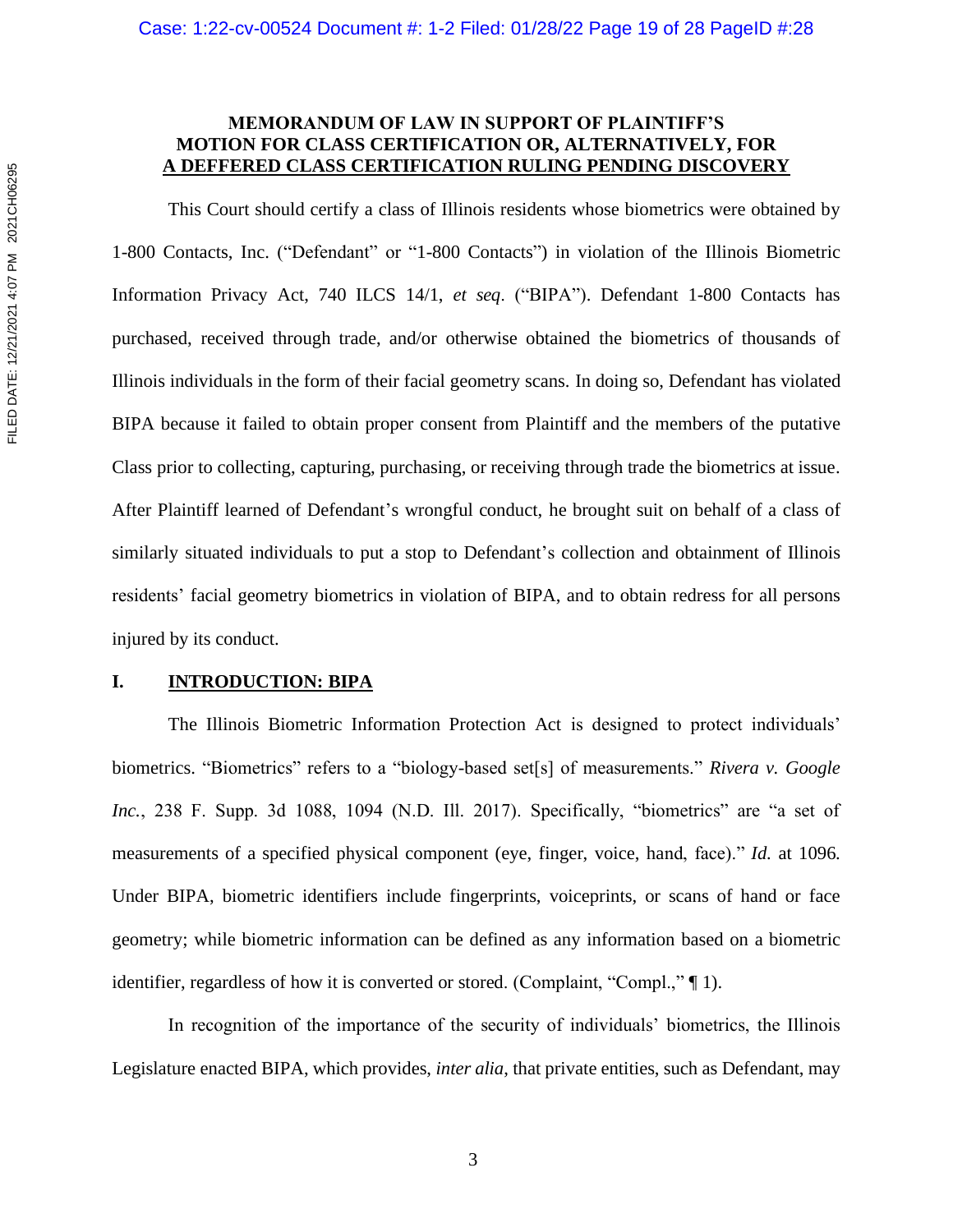not obtain and/or possess an individual's biometrics unless they: (1) inform that person in writing that biometric identifiers or information will be captured, collected, stored, or used; (2) inform that person in writing of the specific purpose and the length of term for which such biometric identifiers or biometric information is being captured, collected, stored, and used; (3) receive a written release from the person for the collection of his or her biometric identifiers and/or information; and (4) publish publicly and make available a written retention schedule and guidelines for permanently destroying biometric identifiers and biometric information. 740 ILCS 14/15; Compl., ¶ 4.

# **II. FACTUAL BACKGROUND**

# **A. The Underlying Misconduct.**

Defendant 1-800 Contacts is an online retailer of eyewear products. In an effort to increase online sales of some of its products, 1-800 Contacts has acquired Ditto, a facial recognition and augmented reality technology provider that allows consumers to superimpose images of eyewear and other accessories on their face based on measurements of their facial geometry (Compl., ¶ 18–19). In acquiring Ditto, 1-800 Contacts obtained the facial geometry biometrics of consumers who had used its virtual try-on technology (*Id.* at ¶ 18).

Plaintiff interacted with the virtual try-on software while shopping online (*Id.* at ¶ 20). As he used the software, his facial geometry scan biometrics were obtained and utilized to create a detailed template of his unique facial geometry (*Id.* at ¶ 19-20). However, as with thousands of other Illinois consumers, Plaintiff was never informed that Defendant would be collecting, capturing, purchasing, receiving through trade, or otherwise obtaining his facial geometry biometrics nor did Defendant receive their consent to do so (*Id.* at ¶ 21).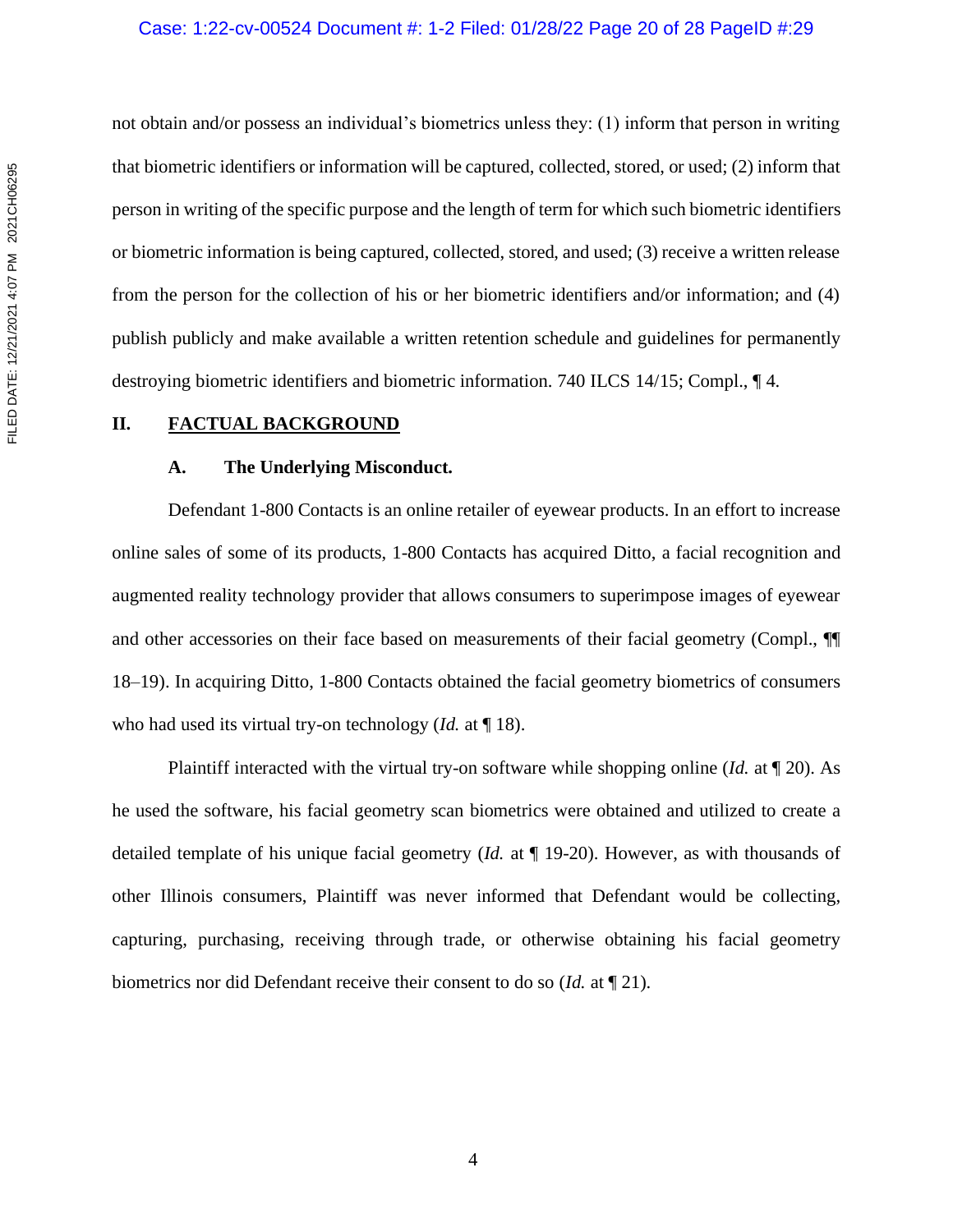# **B. The Proposed Class**

Plaintiff brings this action on behalf of himself and similarly situated individuals pursuant

to 735 ILCS § 5/2-801. Plaintiff seeks to represent a Class defined as follows:

**The Class:** All individuals whose biometrics were collected, captured, purchased, received through trade, or otherwise obtained by Defendant within the state of Illinois any time within the applicable limitations period.

(Compl., ¶ 23). As explained below, the proposed Class satisfies each of the four requirements for certification under Section 2-801 of the Illinois Code of Civil Procedure—numerosity, commonality, adequacy of representation, and fair and efficient adjudication. A class action is not just appropriate here, it is also the only way that the members of the putative Class can obtain appropriate redress for Defendant's unlawful conduct.

# **III. ARGUMENT**

# **A. Standards for Class Certification**

To obtain class certification, it is not necessary for a plaintiff to establish that he will prevail on the merits of the action. *Eisen v. Carlisle & Jacquelin*, 417 U.S. 156, 178 (1974) ("[T]he question is not whether the plaintiff or plaintiffs have stated a cause of action or will prevail on the merits, but rather whether the requirements of Rule 23 are met." (internal quotation marks and citation omitted)). As such, in determining whether to certify a proposed class, the Court should accept the allegations of the complaint as true. *Ramirez v. Midway Moving & Storage, Inc*., 378 Ill. App. 3d 51, 53 (1st Dist. 2007).

To proceed with a class action, the movant must satisfy the "prerequisites for the maintenance of a class action" set forth in Section 2-801 of the Illinois Code of Civil Procedure, which provides:

An action may be maintained as a class action in any court of this State and a party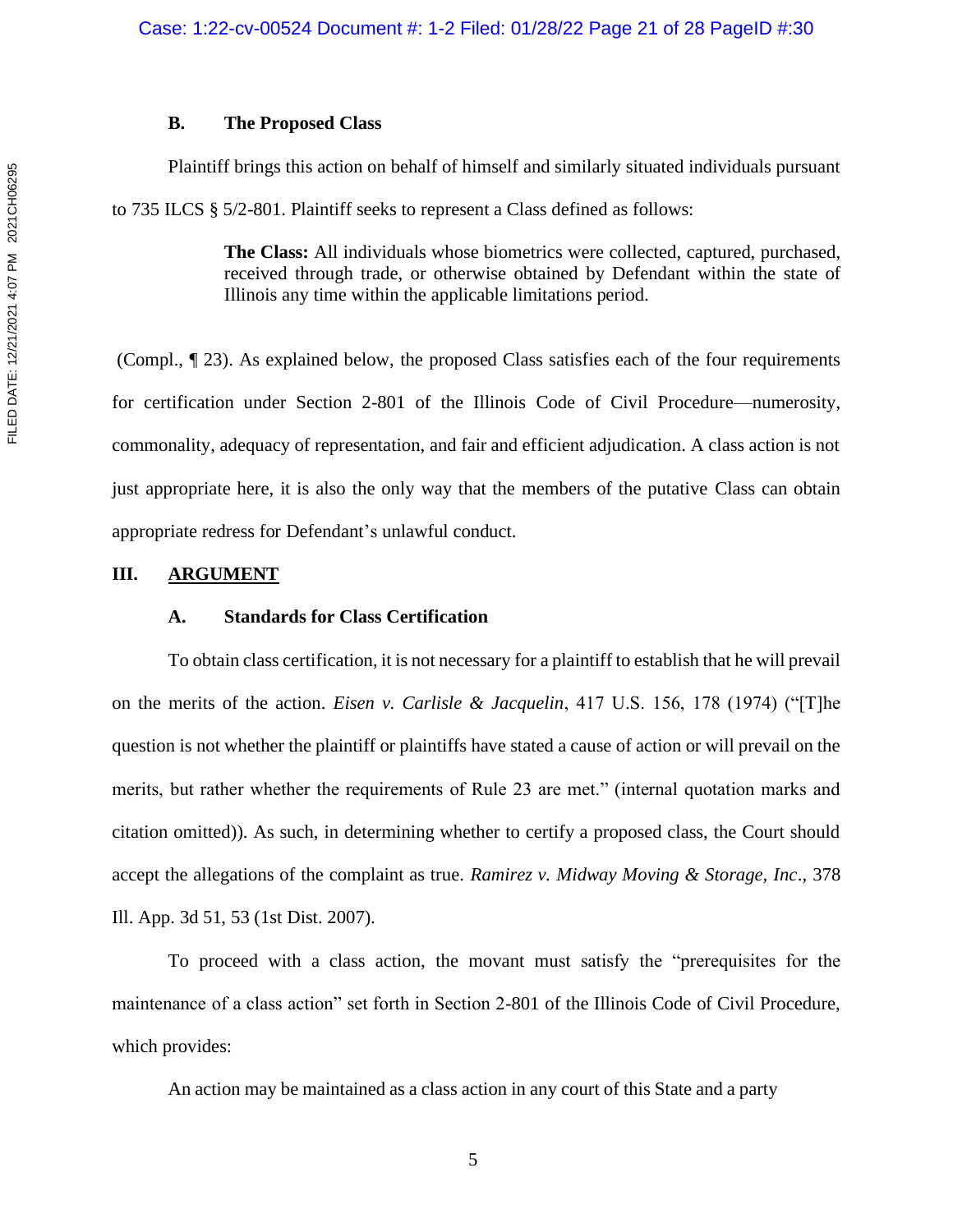may sue or be sued as a representative party of the class only if the court finds:

- (1) The class is so numerous that joinder of all members is impracticable.
- (2) There are questions of fact or law common to the class, which common questions predominate over any questions affecting only individual members.
- (3) The representative parties will fairly and adequately protect the interest of the class.
- (4) The class action is an appropriate method for the fair and efficient adjudication of the controversy.

735 ILCS 5/2-801. As demonstrated below, each prerequisite is established for the Class, and the Court should therefore certify the proposed Class.

Section 2-801 is modeled after Rule 23 of the Federal Rules of Civil Procedure and "federal decisions interpreting Rule 23 are persuasive authority with regard to questions of class certification in Illinois." *Avery v. State Farm Mut. Auto. Ins. Co.*, 216 Ill. 2d 100, 125 (Ill. 2005). Circuit courts have broad discretion in determining whether a proposed class meets the requirement for class certification and ought to err in favor of maintaining class certification. *Ramirez*, 378 Ill. App. 3d at 53. While a court may rule on class certification without requiring further discovery, *see* Manual for Complex Litigation (Fourth) § 21.14, at 255 (2004), courts have found that discovery is helpful prior to addressing a motion for class certification. *See, e.g., Ballard RN Center, Inc. v. Kohll's Pharmacy & Homecare, Inc.*, 2015 IL 118644, at ¶ 42 ("If the parties have yet to fully develop the facts needed for certification, then they can also ask the district court to delay its ruling to provide time for additional discovery or investigation.") (quoting *Damasco v. Clearwire Corp.*, 662 F.3d 891, 896 (7th Cir. 2011)).

All the prerequisites for class certification are satisfied here, even though Plaintiff has not yet had an opportunity to engage in and complete discovery. However, in the interests of establishing a more fully developed record before ruling on class certification issues, the Court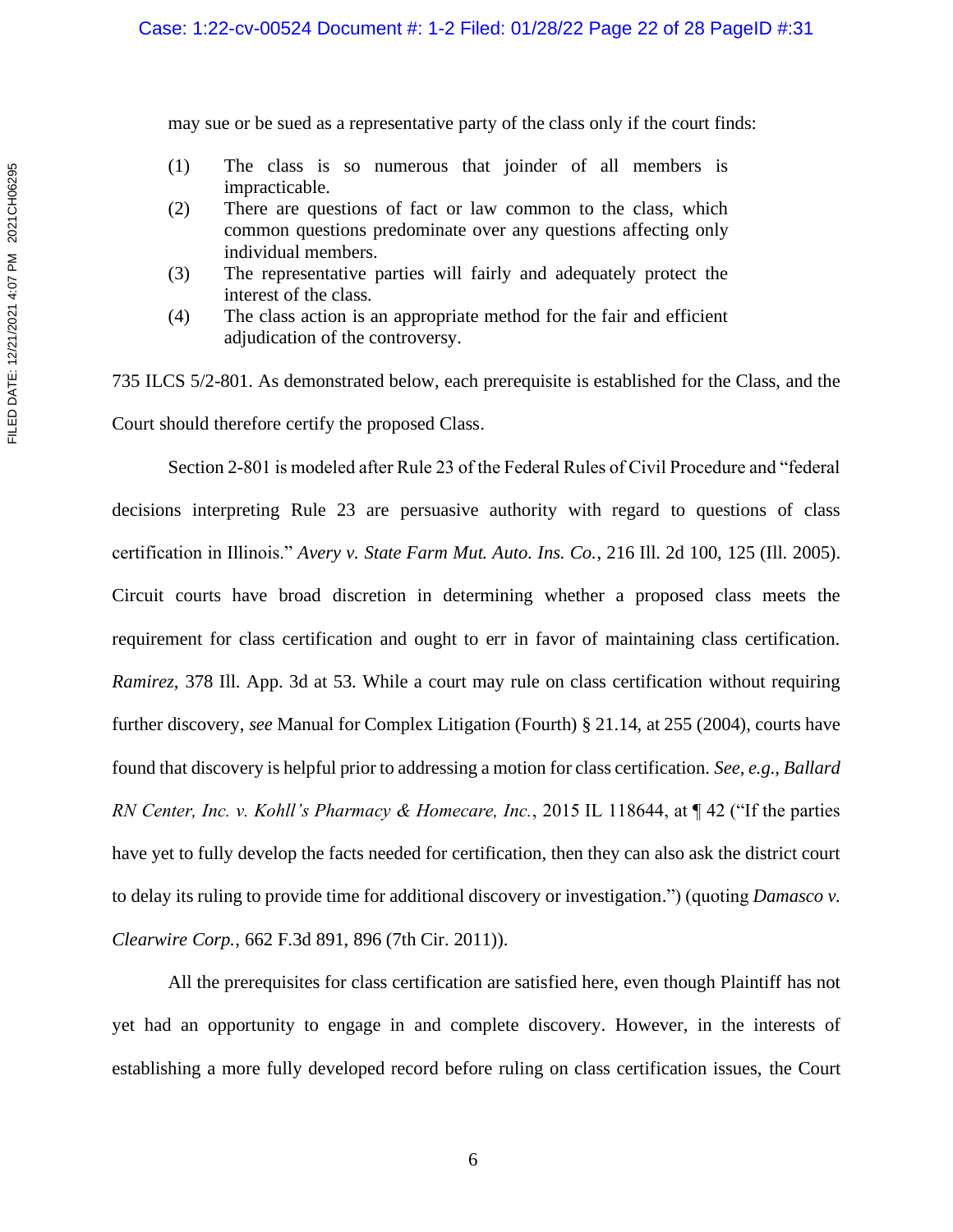should defer ruling on this Motion pending the completion of discovery and submission of supplemental briefing.

# **B. The Numerosity Requirement is Satisfied**

The first step in certifying a class is a showing that "the class is so numerous that joinder of all members is impracticable." 735 ILCS 5/2-801(1). This requirement is met when "join[ing] such a large number of plaintiffs in a single suit would render the suit unmanageable and, in contrast, multiple separate claims would be an imposition on the litigants and the courts." *Gordon v. Boden*, 224 Ill. App. 3d 195, 200 (1st Dist. 1991) (citing *Steinberg v. Chicago Med. Sch.*, 69 Ill.2d 320, 337 (Ill. 1977)). To satisfy this requirement a plaintiff need not demonstrate the exact number of class members but, must offer a good faith estimate as to the size of the class. *Smith v. Nike Retail Servs., Inc.*, 234 F.R.D. 648, 659 (N.D. Ill. 2006).

Plaintiff alleges that there are thousands of members of the Class. (Compl., ¶ 25). Because definitive evidence of numerosity can only come from the records of Defendant and its agents, it is proper to rely upon the allegations of the Complaint in certifying the Class. *See* 2 A. Conte & H. Newberg, Newberg on Class Actions § 7.20, at 66 (stating that where numerosity information is in the sole possession of the party opposing the class, courts generally rely on the complaint as prima facie evidence or defer ruling).

Additionally, the members of the putative Class can be easily and objectively determined from Defendant's records as virtual try-on software or other web analytics software tracks all customer interactions and the IP addresses and other identifying characteristics from which they originate, as well as the accompanying customer records associated with these interactions. Furthermore, it would be completely impracticable to join the claims of the members of the Class, because they are disbursed throughout Illinois, and because absent a class action, few members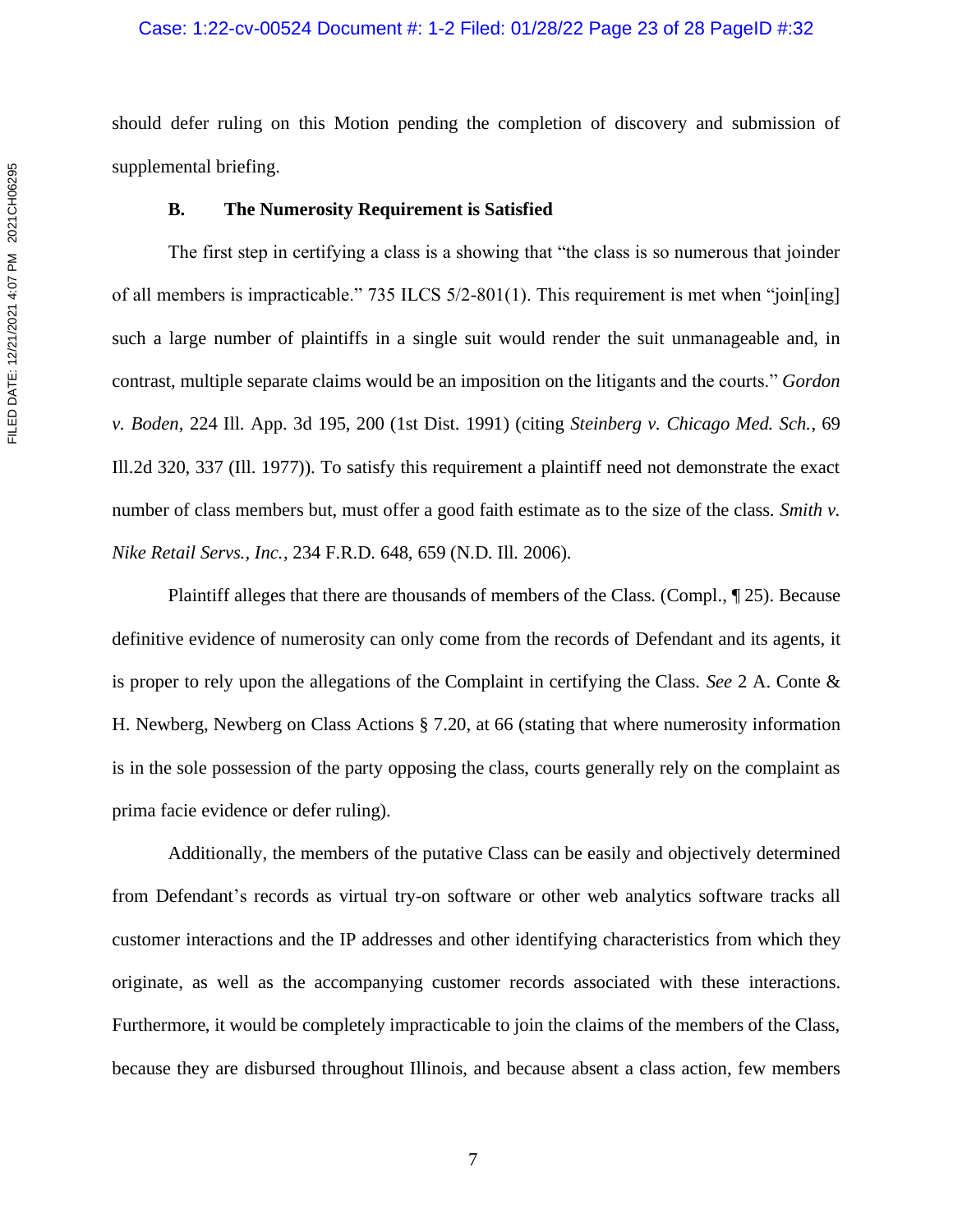could afford to bring an individual lawsuit over the amounts at issue in this case, because each individual member's claim is relatively small. *See Gordon*, 224 Ill. App. 3d at 200. Accordingly, the first prerequisite for class certification is met.

# **C. Common Questions of Law and Fact Predominate**

The second requirement of Section 2-801(2) is met where there are "questions of fact or law common to the class" and those questions "predominate over any questions affecting only individual members." 735 ILCS 5/2-801(2). Such common questions of law or fact exist when the members of the proposed class have been aggrieved by the same or similar misconduct. *See Miner v. Gillette Co.,* 87 Ill.2d 7, 19 (Ill. 1981); *Steinberg*, 69 Ill.2d at 342. These common questions must also predominate over any issues affecting individual class members. *See O-Kay Shoes, Inc. v. Rosewell*, 129 Ill. App. 3d 405, 408 (1st Dist. 1984). These common questions include: whether Defendant has collected, captured, purchased, received through trade, or otherwise obtained biometrics from Illinois residents through its acquisition of Ditto; whether Defendant obtained a written release from the Class members before acquiring their facial geometry scan biometrics; whether Defendant provided a written disclosure to the members of the Class that explains the specific purposes, and the length of time, for which their biometrics were collected, stored, and used before collecting such biometrics; whether Defendant's conduct violates BIPA; whether Defendant's BIPA violations are willful or reckless; and whether Plaintiff and the Class are entitled to damages and injunctive relief. (Compl., ¶ 27).

As alleged, and as will be shown through obtainable evidence, during the relevant time period Defendant engaged in a common course of conduct by collecting, capturing, purchasing, receiving through trade, or otherwise obtaining Class members' facial geometry biometrics without obtaining the proper consent required by BIPA. Given that BIPA requires a record of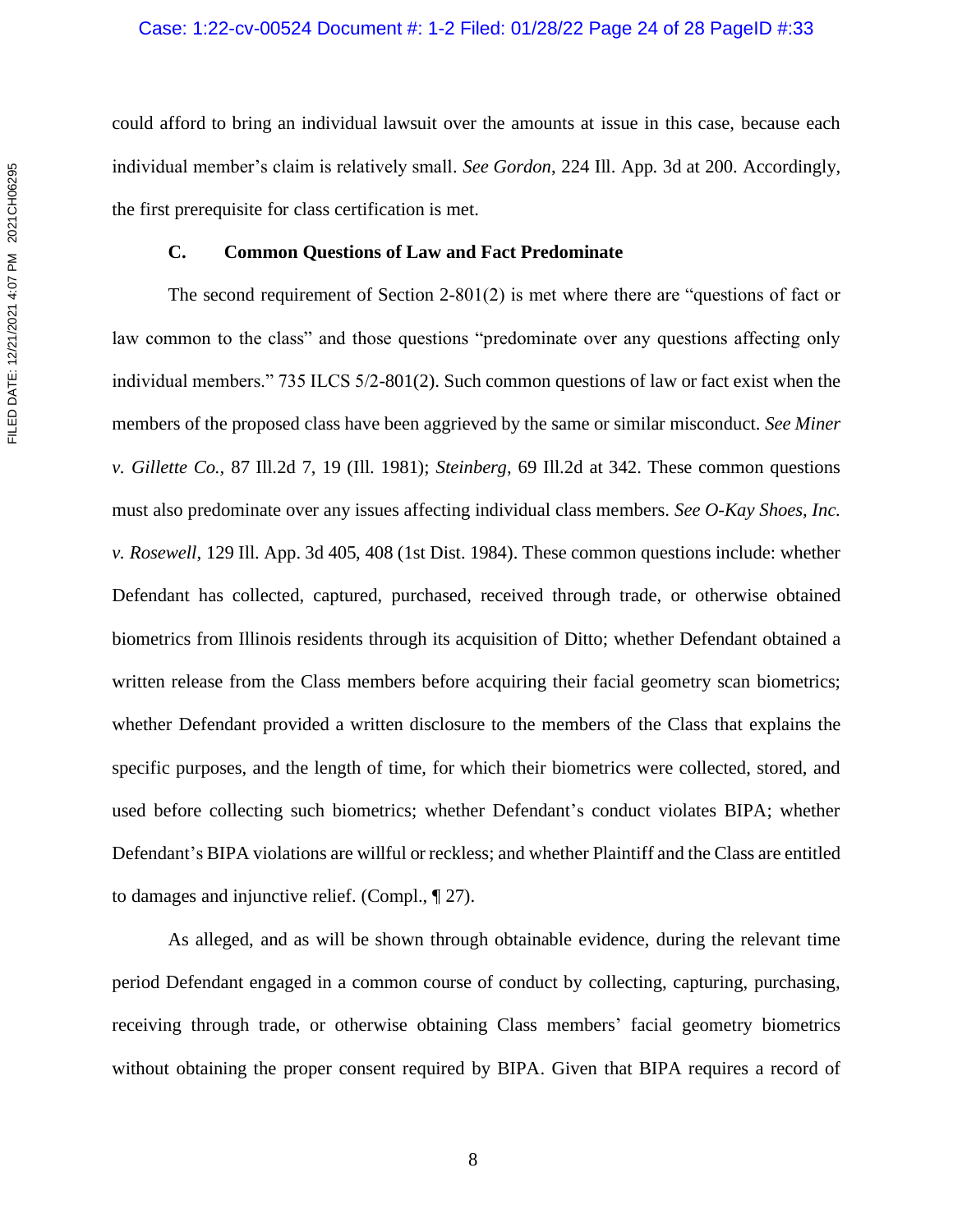consent to engage in such conduct, whether Defendant had valid consent is also a common issue subject to common resolution. Any potential individualized issues remaining after common issues are decided would be *de minimis*. Accordingly, common issues of fact and law predominate over any individual issues, and Plaintiff has satisfied this hurdle to certification.

# **D. Adequate Representation**

The third prong of Section 2-801 requires that "[t]he representative parties will fairly and adequately protect the interest of the class." 735 ILCS 5/2-801(3). The class representative's interests must be generally aligned with those of the class members, and class counsel must be "qualified, experienced and generally able to conduct the proposed litigation." *See Miner*, 87 Ill.2d at 14; *see also Eshaghi v. Hanley Dawson Cadillac Co., Inc.*, 214 Ill. App. 3d 995, 1000 (1st Dist. 1991). The purpose of this adequacy of representation requirement is "to insure that all class members will receive proper, efficient, and appropriate protection of their interests in the presentation of the claim." *Purcell & Wardrope Chtd. v. Hertz Corp*., 175 Ill. App. 3d 1069, 1078 (1st Dist. 1988).

In this case, Plaintiff has the exact same interest as the members of the proposed Class. Plaintiff has alleged that, like the other members of the Class, his facial geometry biometrics were acquired by Defendant without his consent. (Compl., ¶¶ 18–22). Plaintiff's pursuit of this matter against Defendant demonstrates that he will be a zealous advocate for the Class. Further, proposed class counsel has regularly engaged in major complex and class action litigation in state and federal courts and has been appointed as class counsel in several complex consumer class actions. Accordingly, the proposed class representative and proposed class counsel will adequately protect the interests of the members of the Class, thus satisfying Section 2-801(3).

# **E. Fair and Efficient Adjudication of the Controversy**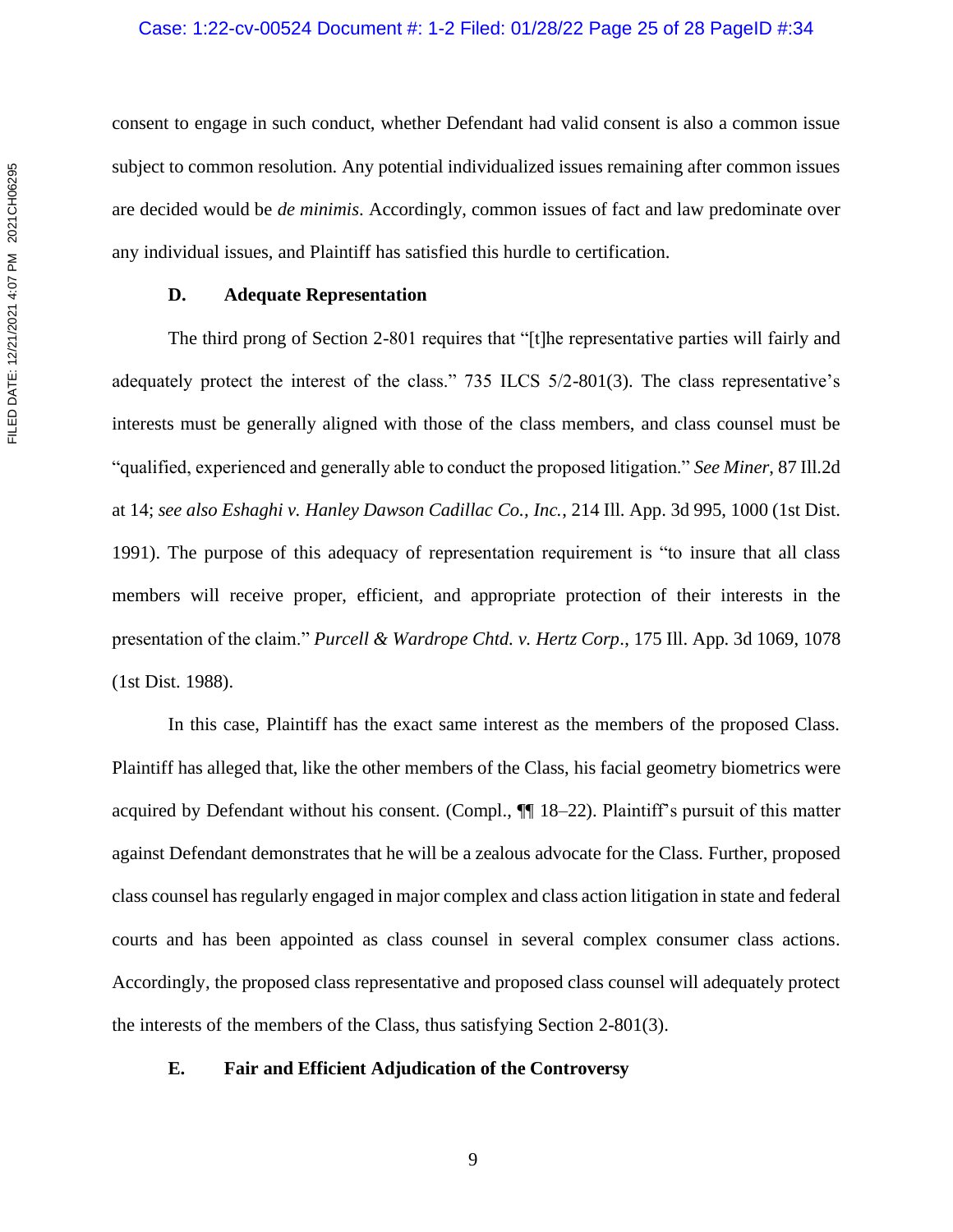The final requirement for class certification under 5/2-801 is met where "the class action is an appropriate method for the fair and efficient adjudication of the controversy." 735 ILCS 5/2- 801(4). "In applying this prerequisite, a court considers whether a class action: (1) can best secure the economies of time, effort and expense, and promote uniformity; or (2) accomplish the other ends of equity and justice that class actions seek to obtain." *Gordon*, 224 Ill. App. 3d at 203. In practice, a "holding that the first three prerequisites of section 2-801 are established makes it evident that the fourth requirement is fulfilled." *Gordon*, 224 Ill. App. 3d at 204; *Purcell & Wardrope Chtd.*, 175 Ill. App. 3d at 1079 ("The predominance of common issues [may] make a class action . . . a fair and efficient method to resolve the dispute."). Because numerosity, commonality and predominance, and adequacy of representation have been satisfied in the instant case, it is "evident" that the appropriateness requirement is met as well.

Other considerations further support certification in this case. A "controlling factor in many cases is that the class action is the only practical means for class members to receive redress." *Gordon*, 586 N.E.2d at 467; *Eshaghi*, 574 N.E.2d at 766 ("In a large and impersonal society, class actions are often the last barricade of…protection."). A class action is superior to multiple individual actions "where the costs of litigation are high, the likely recovery is limited" and individuals are unlikely to prosecute individual claims absent the cost-sharing efficiencies of a class action. *Maxwell*, 2004 WL 719278, at \*6. This is especially true in cases involving data privacy violations and data breaches, which can involve significant injury to the those affected, but result in many small, individual claims. Here, absent a class action, most members of the Class would find the cost of litigating their statutorily-limited claims to be prohibitive, and multiple individual actions would be judicially inefficient. *Id.*

Certification of the proposed Class is necessary to ensure that Defendant's conduct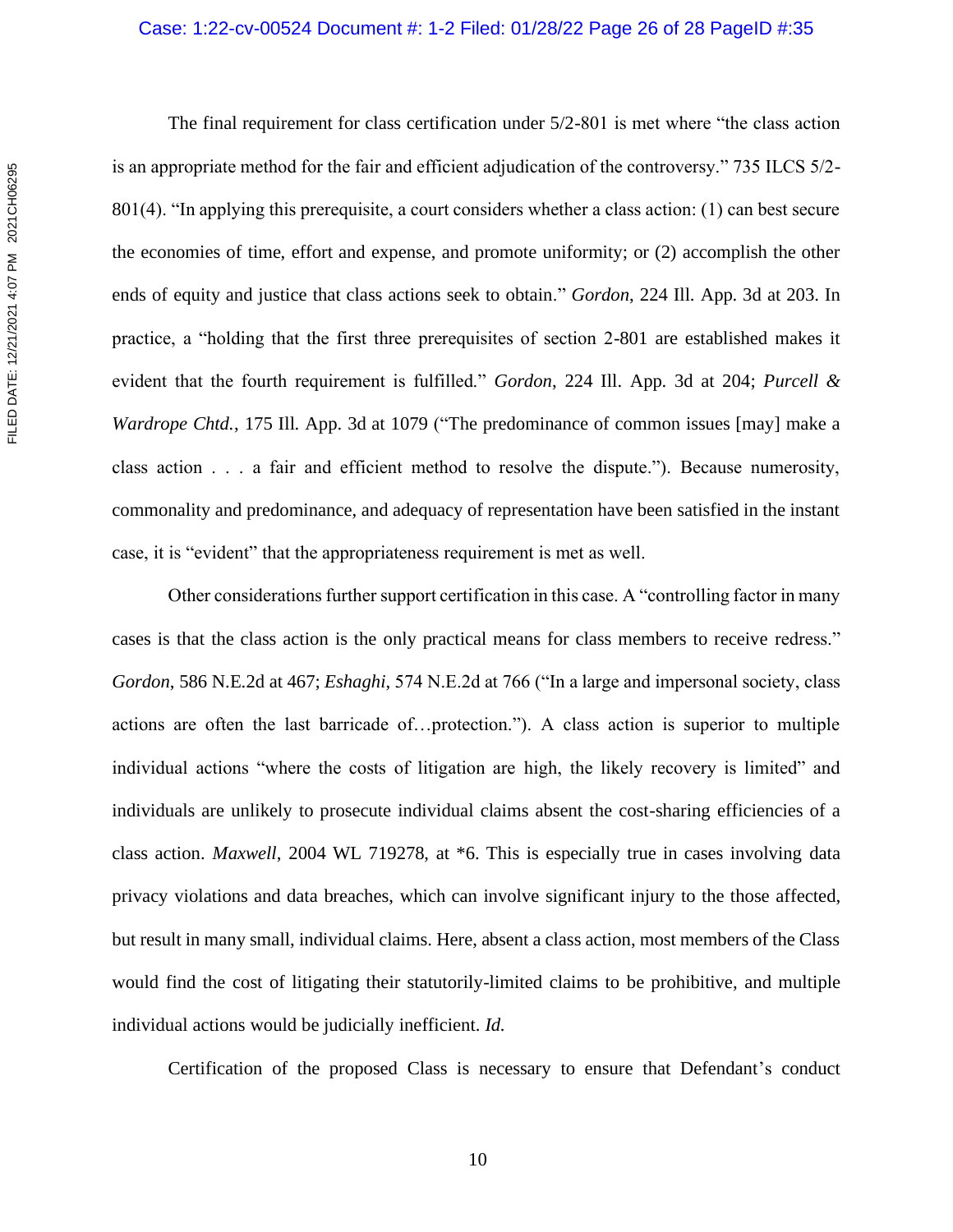becomes compliant with BIPA, to ensure that the class members' privacy rights in their biometrics are sufficiently protected, and to compensate those individuals who have had their statutorilyprotected privacy rights violated. Were this case not to proceed on a class-wide basis, it is unlikely that any significant number of class members would be able to obtain redress, or that Defendant would willingly implement the procedures necessary to comply with the statute. Thus, proceeding as a class action here is an appropriate method to fairly and efficiently adjudicate the controversy.

# **IV. CONCLUSION**

For the foregoing reasons, the requirements of 735 ILCS 5/2-801 are satisfied. Plaintiff respectfully requests that the Court enter an Order certifying the proposed Class, appointing Plaintiff as Class Representative, appointing McGuire Law, P.C. as Class Counsel, and awarding such additional relief as the Court deems reasonable. Alternatively, the Court should defer ruling on this Motion pending the completion of appropriate discovery and supplemental briefing.

Dated: December 21, 2021 Respectfully Submitted,

CHRISTOPHER PECHO, individually and on behalf of a class of similarly situated individuals

By: /s/ David L. Gerbie *One of Plaintiff's Attorneys*

David L. Gerbie Brendan Duffner MCGUIRE LAW, P.C. (Firm ID: 56618) 55 W. Wacker Drive, 9th Fl. Chicago, IL 60601 Tel: (312) 893-7002 dgerbie@mcgpc.com bduffner@mcgpc.com

*Attorneys for Plaintiff and the Putative Class*